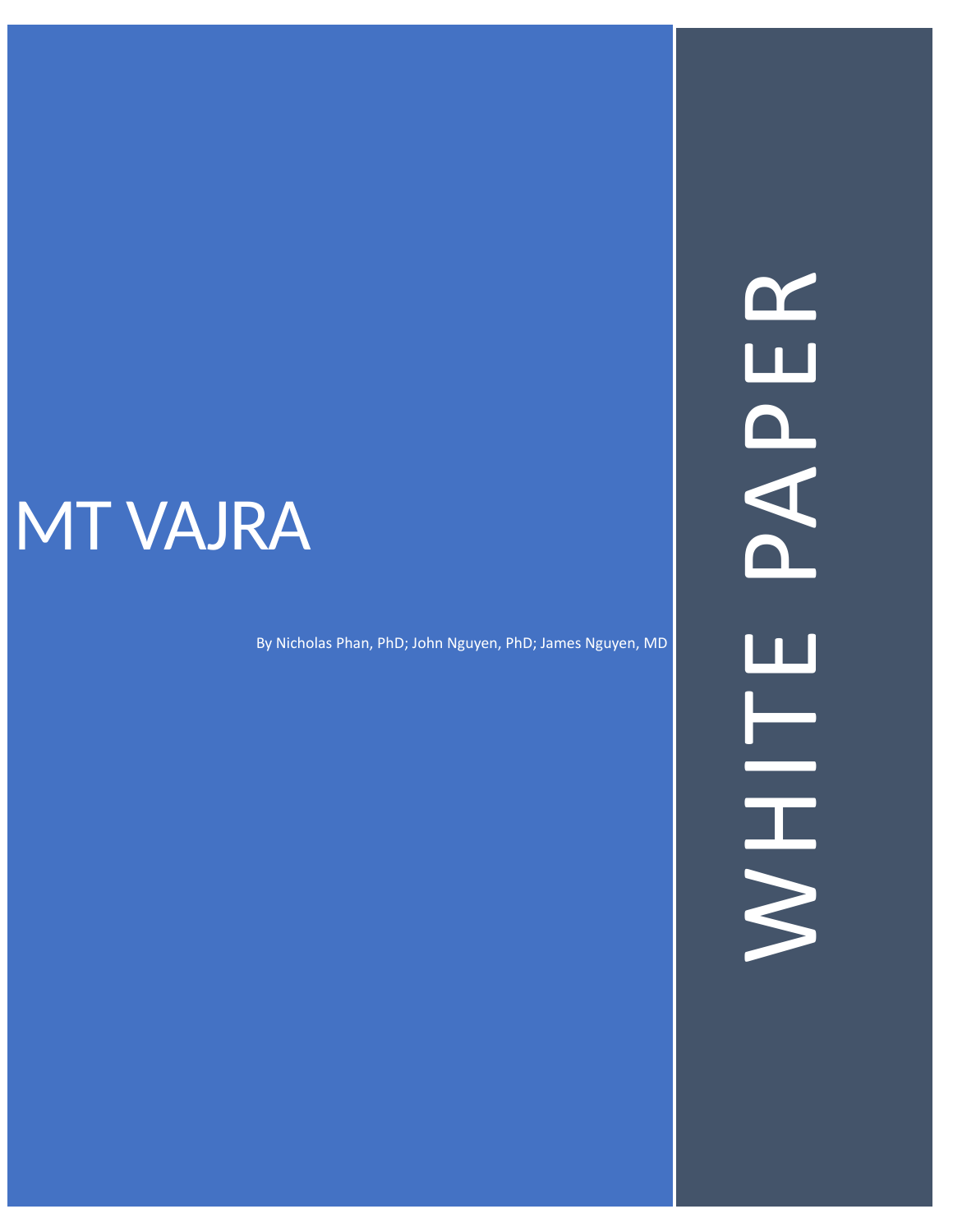

# **MT VAJRA**

# *Introduction:*

The healthy Avocado has nutrients such fatty acids, fibers, and vitamins which have positive effects on cholesterol, blood pressure, liver, as well as prevention of infection. Mettitech group together with Global Pharm Distribution were able to isolate 300 different types of fatty acids from avocado and study their effects (**Patent No.: US 10,888,105 B2**). Pathogen's capsid stability is based on an oligomerization process of "scaffolding proteins". Our study shows that **MT Vajra, as "food supplement",** will destabilize capsid of pathogen. Communicable diseases are commonly spread via respiratory droplets which can remain suspended in the air, travel long distances, and survive for long period on the surface. As per CDC protocol, our products will "prevent droplet of an infected person from infecting another person". The combination of our daily intake of MT VARJA's isolated fatty acids together with Vitamins (A, B, C, D, E and K) and minerals (Zn, Mg, Ca, and P) equate to 15 % or higher when compared to the Daily Nutritional Value or Daily Value (DV). Finally, natural food supplemental products that would play major role in antimicrobial therapies.

# *Abstract:*

Doctors and healthcare professionals view avocadoes as one of the world's healthiest foods. Avocados are rich in vitamins and minerals. They are a source of healthy fats such as Omega 3 and 6 fatty acids. Avocados also contain nutrients such as riboflavin, niacin, folate, magnesium, and potassium. They also contain vitamins C, E, and K.

As for the chemical composition, **MT Vajra** shows a high degree of fatty content:

- 71% monosaturated fatty acids
- 13% polyunsaturated fatty acids
- 16% saturated fatty acids
- A significant presence of sitosterol which is one chemical compound that promotes healthy cholesterol (HDL)

## **Nutrition Value Property of MT VARJA**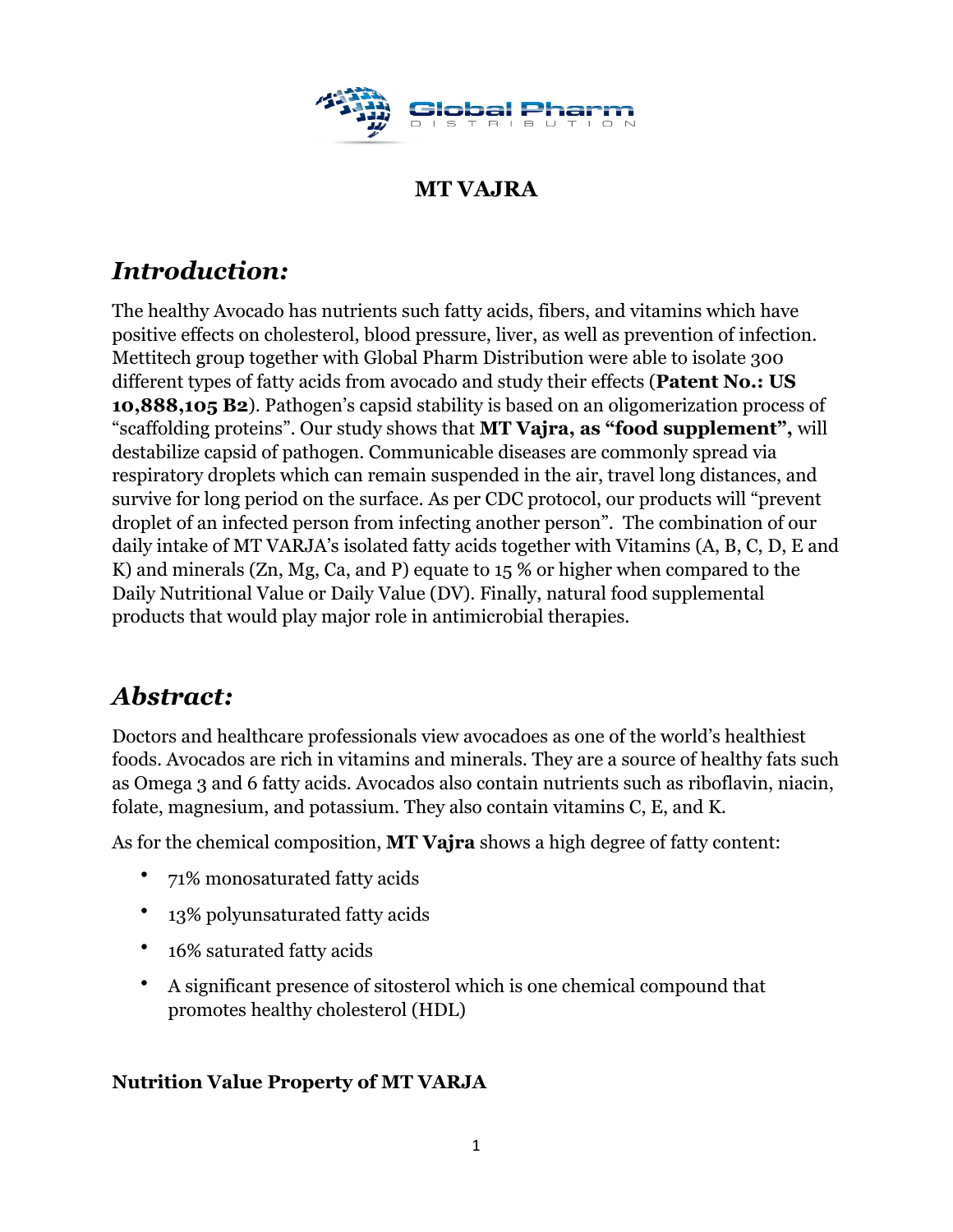

## **Figure 1.** Fatty alcohols in **MT Vajra**

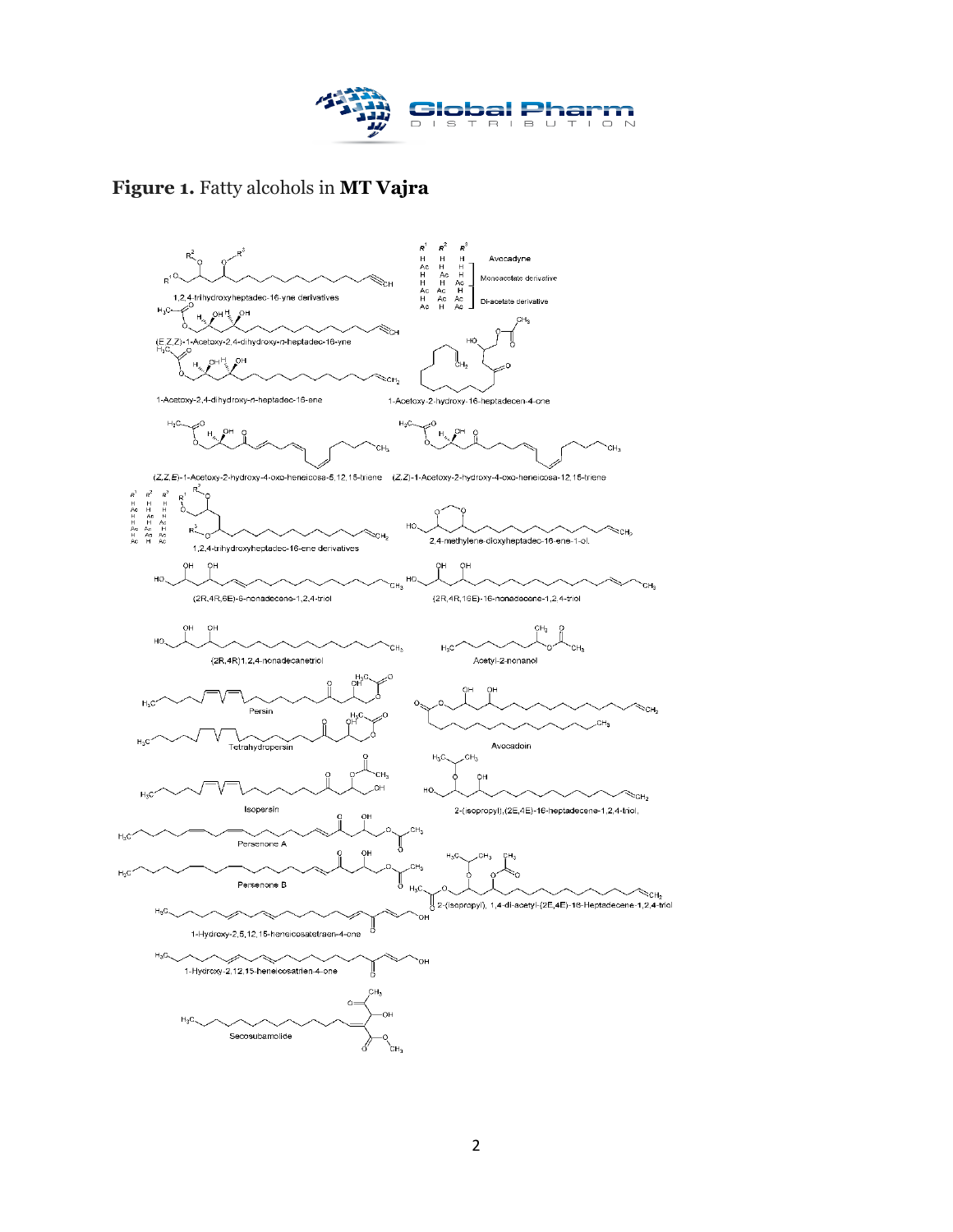





**Figure 3.** Carotenoids isolated in **MT Vajra**.

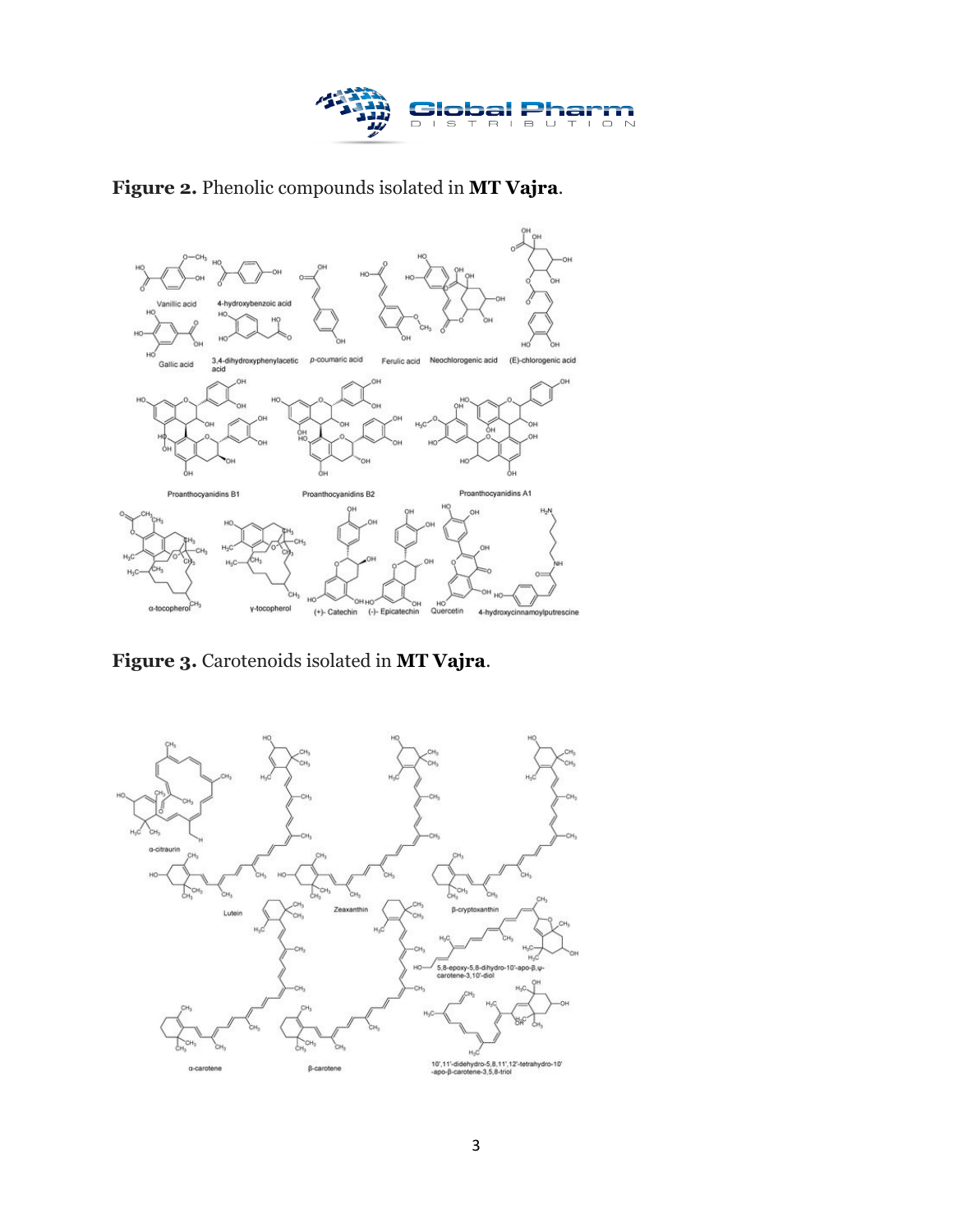

# **Figure 4.** Sugars and sugar alcohol isolated in **MT Vajra**



## **Figure 5.** Furan and furanone derivatives isolated in **MT Vajra**.

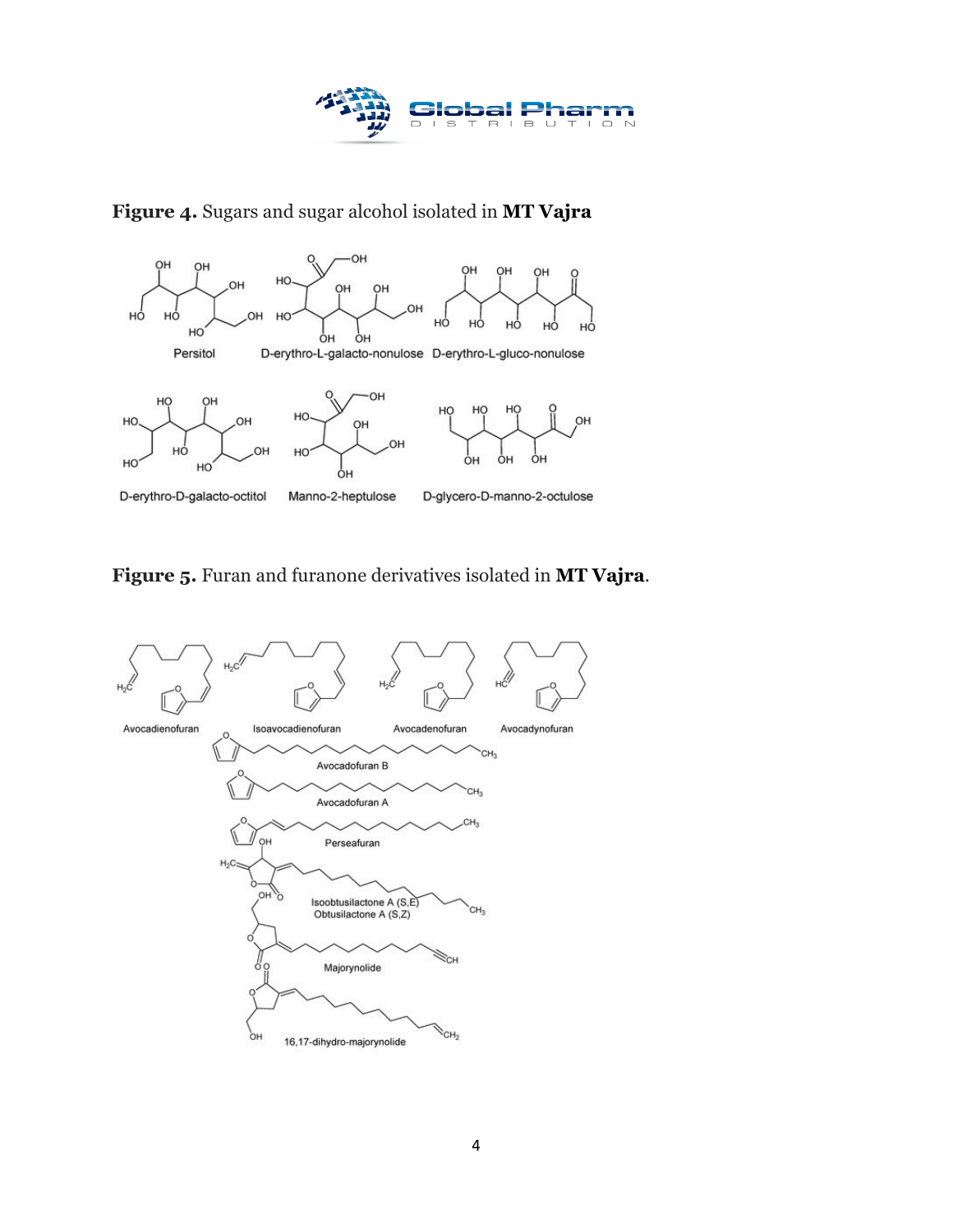



#### **Figure 5.** Diterpenoids isolated in **MT Vajra**.



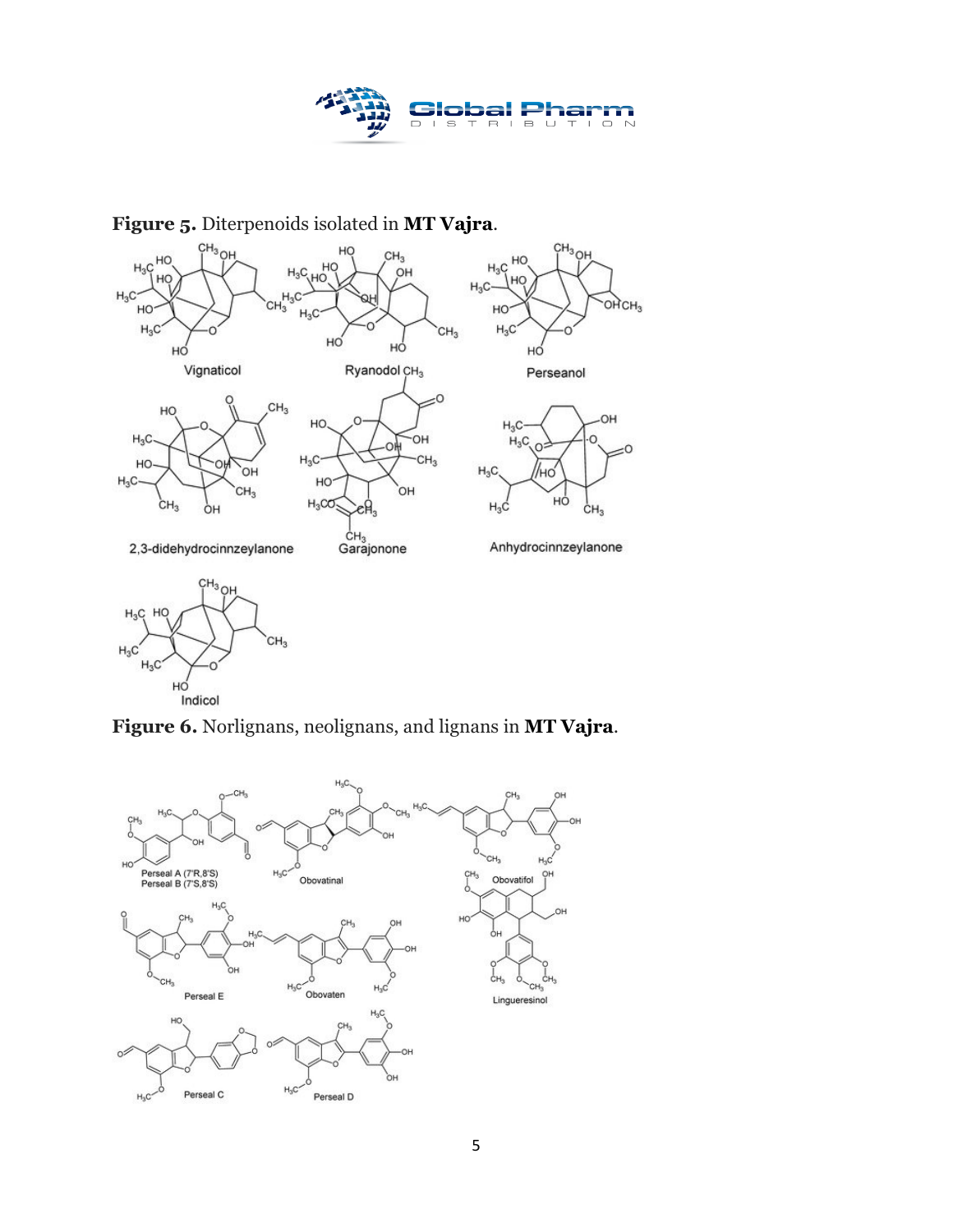

## **Figure 7.** Miscellaneous compounds isolated in **MT Vajra**



#### **Pharmacokinetic of Compounds from Avocado's extract.**

Avocado is containing high levels of water and fat-soluble vitamins, plant sterols, MUFA, and phytochemicals. Avocado has been shown to improve the absorption of nutrients when used in combination with other foods and supplements; however, research on the pharmacokinetics of the avocado components alone is limited.

Vitamin A is fat-soluble in nature and present in many foods as retinol and in its provitamin A form (carotenes). Liver, fish, and cheese are rich sources of vitamin A. Carotenes (provitamin A) are converted to vitamin A in the body. However, plant-based foods typically present a challenging matrix for the utilization of vitamin A, hindering the absorption and conversion of provitamin A to vitamin A. Many commonly consumed plant-based foods contain higher levels of provitamin A such as sweet potato (709 µg/ 100 g), carrots (835 µg/100 g), and spinach (469 µg/100 g), especially compared to avocado (7 µg/100 g). Nevertheless, the levels of vitamins in the food are trivial if not absorbed and converted to their active chemical forms for the body to utilize. The absorption of provitamin A from plant sources is typically poor. In an in vitro digestion model, the accessibility of β-carotene in raw carrots was 1–3% and lycopene were <1%.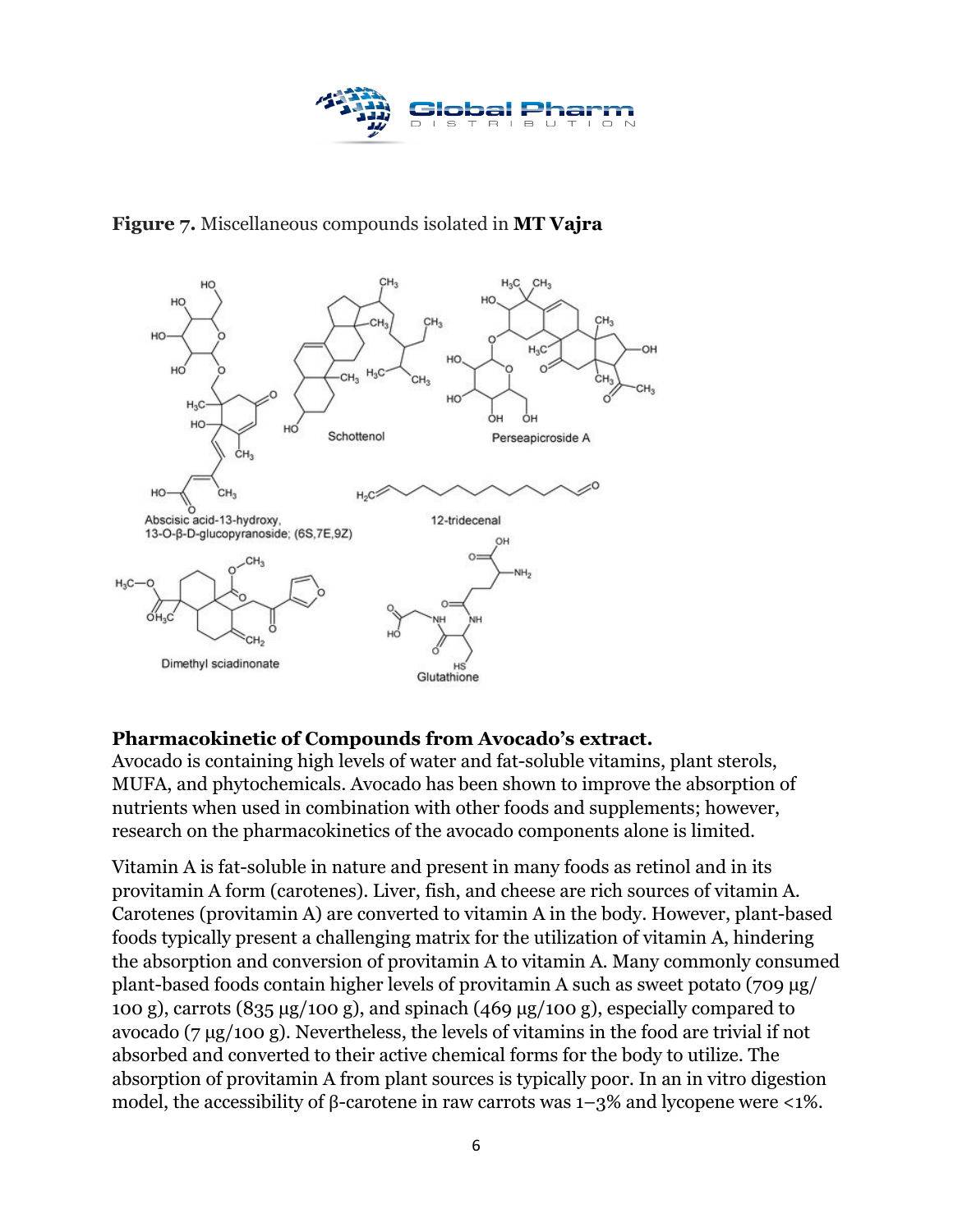

The consumption of lipid-rich food has been shown to improve the absorption of fatsoluble vitamins, including vitamin A. The presence of soluble fats during digestion facilitates the formations of mixed micelles, which facilitate absorption.

The absorptions of provitamin A including β-carotene,  $α$ -carotene, β-cryptoxanthin, lutein, and zeaxanthin were enhanced when co-consumed with avocado. This can perhaps be attributed to the high MUFA content of avocado. In salsa, the absorption of lycopene and β-carotene was increased by 4.4 and 2.6 times respectively when avocado was added. In salad (150 g), the addition of avocado (24 g) increased the absorption of  $\alpha$ and β-carotene and lutein by 7.2, 15.3, and 5.1 times, respectively. In addition to the improved absorption, avocados were shown to enhance the utilization of provitamin A by increasing the conversion rate to vitamin A in participants with low conversion efficacy. The enhanced absorption of provitamin A has been attributed to the improved formation of mixed micelles in the lumen, increasing solubility and facilitating uptake by enterocytes. Improved vitamin A uptake has been observed with other high lipid foods such as eggs and oil. Likewise, the consumption of salad rich in carotenes, with canola oil, resulted in significantly higher carotene concentrations in chylomicrons. As avocado is a rich source of fat and high in monosaturated fatty acids, it presents an alternative from sources high in unsaturated fats.

Avocado is the most concentrated source of β-sitosterol. Plant sterols share similar chemical structures with cholesterol; however, they are poorly absorbed compared to cholesterol, (with about 10% systematically absorbed compared to 50–60% for cholesterol). Like other lipophilic compounds, phytosterols are incorporated into mixed micelles before being taken up by enterocytes. Plant steroids may assist in lowering cholesterol absorption by acting as a competitive inhibitor. Interestingly, plant sterols have also been observed to lower dietary carotene plasma levels by 10–20%. As established for vitamin A and carotene, it is likely that the absorption of other lipophilic compounds may similarly be enhanced by consumption with avocado. Within avocado, this may apply to vitamin E, vitamin K, chlorophylls, and phytochemicals such as acerogenins. Further pharmacokinetic research is necessary to determine if the absorption of other lipophilic compounds is enhanced in combination with avocado. The current literature does not provide any information regarding the effect of avocado matrix on the absorption of water-soluble vitamins and phytochemicals. Moreover, further pharmacokinetic research should be directed to understand the bioavailability of pharmaceutically promising phytochemicals such as acerogenins from avocado.

The known positive effects of avocado consumption on cardiovascular health have caught the attention of MettiTech and Global Pharm. Their research and development (R&D) departments have focused on the purported benefits of avocados' fatty acids in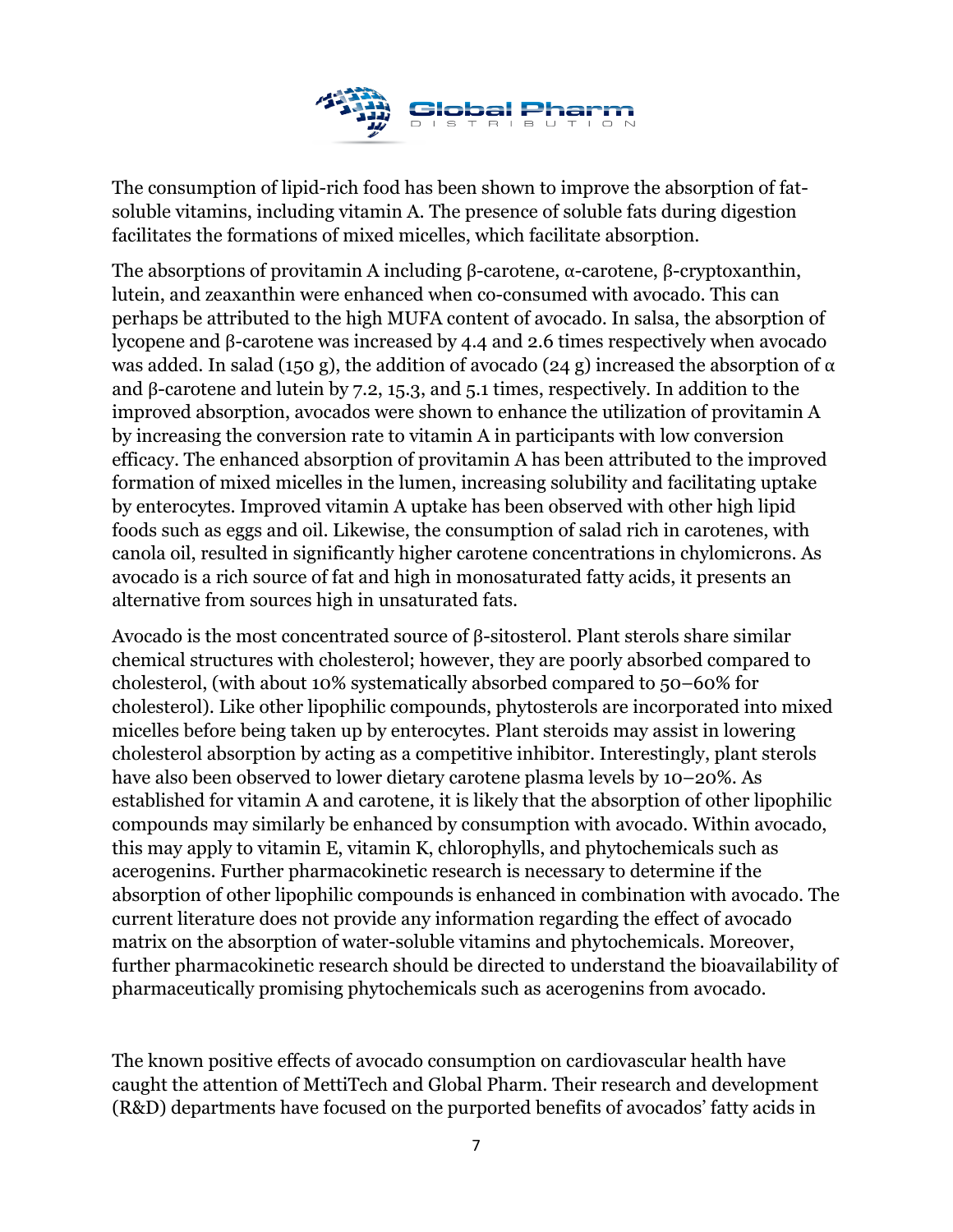

combating the capsid content in bacteria and viruses. The combination of isolated fatty acids together with Vitamins (A, B, C, D, E and K) and minerals (Zn, Mg, Ca, and Phosphate) equate to 15% of Daily Nutrition Value or Daily Value (DV). Table 1

**Table 1.** Composition of MT VAJRA as nutrition supplement

| <b>Nutritional Composition</b>    | Unit | Value Per 100<br>g | 1 Fruit 136<br>g | 1 Serving 30<br>$\boldsymbol{g}$ |  |  |  |  |  |
|-----------------------------------|------|--------------------|------------------|----------------------------------|--|--|--|--|--|
| 1. Proximate                      |      |                    |                  |                                  |  |  |  |  |  |
| Water                             | g    | 72.3               | 98.4             | 21.7                             |  |  |  |  |  |
| Energy                            | kcal | 167                | 227              | 50                               |  |  |  |  |  |
| Energy (insoluble fiber adjusted) | kcal | 148                | 201              | 44                               |  |  |  |  |  |
| Protein                           | g    | 1.96               | 2.67             | 0.59                             |  |  |  |  |  |
| Total lipid (fat)                 | g    | 15.41              | 21               | 4.62                             |  |  |  |  |  |
| Ash                               | g    | 1.66               | 2.26             | 0.5                              |  |  |  |  |  |
| Carbohydrate                      | g    | 8.64               | 11.8             | 2.59                             |  |  |  |  |  |
| Fiber                             | g    | 6.8                | 9.2              | $\overline{2}$                   |  |  |  |  |  |
| Sugars                            | g    | 0.3                | 0.41             | 0.09                             |  |  |  |  |  |
| Starch                            | g    | 0.11               | 0.15             | 0.03                             |  |  |  |  |  |
|                                   |      | 2. Minerals        |                  |                                  |  |  |  |  |  |
| Calcium                           | mg   | 13                 | 18               | $\overline{4}$                   |  |  |  |  |  |
| Iron                              | mg   | 0.61               | 0.83             | 0.18                             |  |  |  |  |  |
| Magnesium                         | mg   | 29                 | 39               | $\mathsf g$                      |  |  |  |  |  |
| Phosphorus                        | mg   | 54                 | 73               | 16                               |  |  |  |  |  |
| Potassium                         | mg   | 507                | 690              | 152                              |  |  |  |  |  |
| Sodium                            | mg   | 8                  | 11               | $\overline{2}$                   |  |  |  |  |  |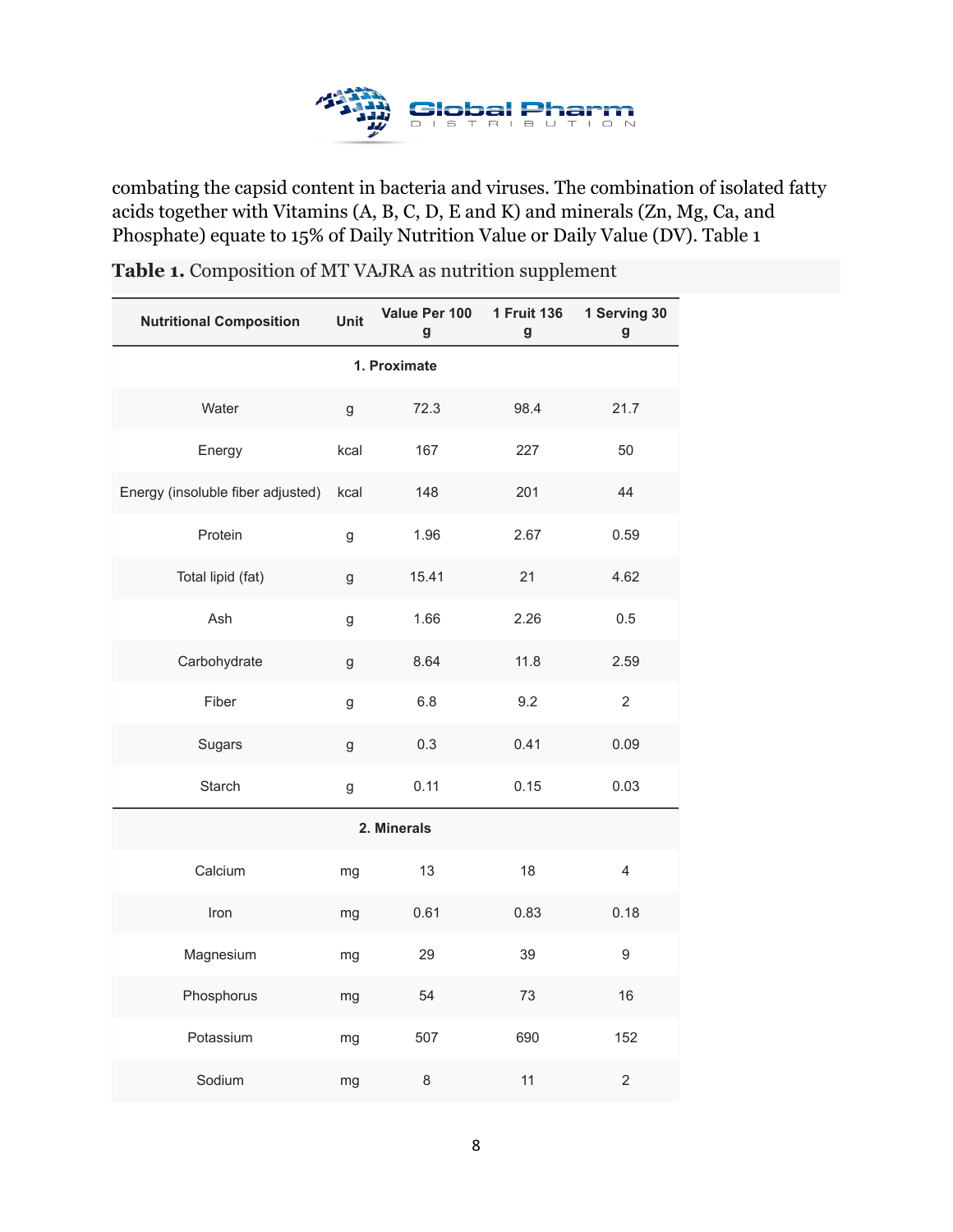

| <b>Nutritional Composition</b>     |    | Value Per 100<br>g             | 1 Fruit 136<br>g | 1 Serving 30<br>g       |
|------------------------------------|----|--------------------------------|------------------|-------------------------|
| Zinc                               |    | 0.68                           | 0.92             | 0.2                     |
| Copper                             | mg | 0.17                           | 0.23             | 0.05                    |
| Manganese                          | mg | 0.15                           | 0.2              | 0.05                    |
| Selenium                           | ug | 0.4                            | 0.5              | 0.1                     |
|                                    |    | 3. Vitamins and Phytochemicals |                  |                         |
| Vitamin C                          | mg | 8.8                            | 12               | 2.6                     |
| Thiamine                           | mg | 0.08                           | 0.1              | 0.02                    |
| Riboflavin                         | mg | 0.14                           | 0.19             | 0.04                    |
| Niacin                             | mg | 1.91                           | 2.6              | 0.57                    |
| Pantothenic acid                   | mg | 1.46                           | $\overline{2}$   | 0.44                    |
| Vitamin B-6                        | mg | 0.29                           | 0.39             | 0.09                    |
| Folate, dietary folate equivalents | μg | 89                             | 121              | 27                      |
| Choline total                      | mg | 14.2                           | 19.3             | 4.3                     |
| <b>Betaine</b>                     | mg | 0.7                            | $\mathbf{1}$     | 0.2                     |
| Vitamin B-12                       | μg | $\mathsf{O}\xspace$            | $\mathbf 0$      | $\mathsf 0$             |
| Vitamin A                          | μg | $\overline{7}$                 | $10$             | $\overline{\mathbf{c}}$ |
| β-Carotene                         | μg | 63                             | 86               | 19                      |
| α-Carotene                         | μg | 24                             | 33               | $\overline{7}$          |
| β-Cryptoxanthin                    | μg | 27                             | 37               | 8                       |
| Lutein + zeaxanthin                | μg | 271                            | 369              | 81                      |
| Vitamin E (a-tocopherol)           | mg | 1.97                           | 2.68             | 0.59                    |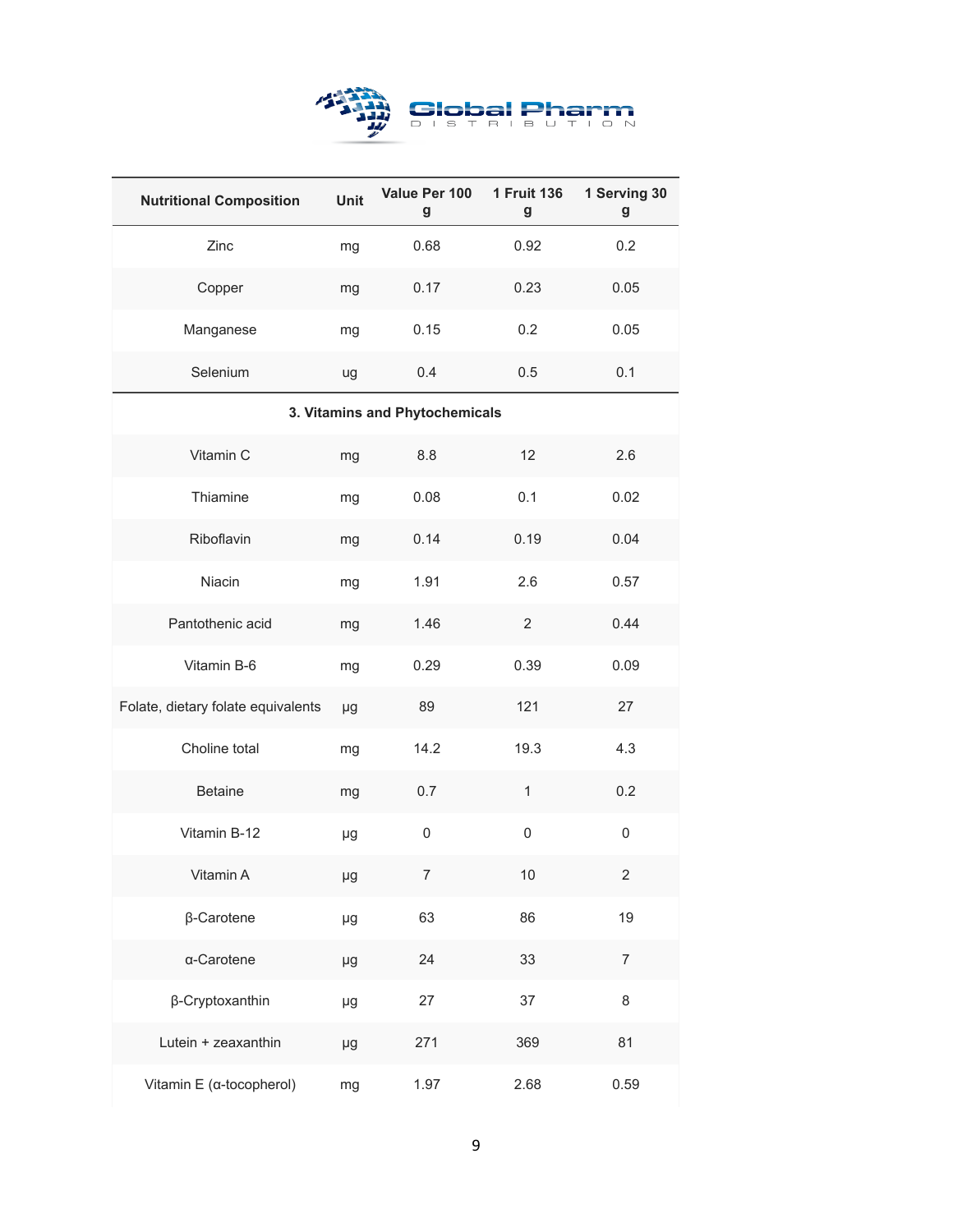

| <b>Nutritional Composition</b>        | Unit | Value Per 100<br>g | 1 Fruit 136<br>g    | 1 Serving 30<br>g |
|---------------------------------------|------|--------------------|---------------------|-------------------|
| Tocopherol β                          | mg   | 0.04               | 0.05                | 0.01              |
| Tocopherol y                          | mg   | 0.32               | 0.44                | 0.1               |
| Tocopherol δ                          | mg   | 0.02               | 0.03                | 0.01              |
| Vitamin K1 (phylloquinone)            | μg   | 21                 | 28.6                | 6.3               |
|                                       |      | 4. Lipids          |                     |                   |
| Fatty acids, total<br>monounsaturated | g    | 9.799              | 13.3                | 2.94              |
| 16:1                                  | g    | 0.698              |                     |                   |
| 17:1                                  | g    | 0.01               |                     |                   |
| 18:1                                  | g    | 9.066              |                     |                   |
| 20:1                                  | g    | 0.025              |                     |                   |
| Fatty acids, total saturated          | g    | 2.126              | 2.9                 | 0.64              |
| 8:0                                   | g    | 0.001              |                     |                   |
| 16:0                                  | g    | 2.075              |                     |                   |
| 18:0                                  | g    | 0.049              |                     |                   |
| Fatty acids, total<br>polyunsaturated | g    | 1.816              | 2.47                | 0.55              |
| 18:2                                  | g    | 1.674              |                     |                   |
| 18:3                                  | g    | 0.125              |                     |                   |
| 18:3 n-3 c,c,c (ALA)                  | g    | 0.111              |                     |                   |
| 18:3 n-6 c,c,c                        | g    | 0.015              |                     |                   |
| 20:3                                  | g    | 0.016              |                     |                   |
| Cholesterol                           | mg   | 0                  | $\mathsf{O}\xspace$ | 0                 |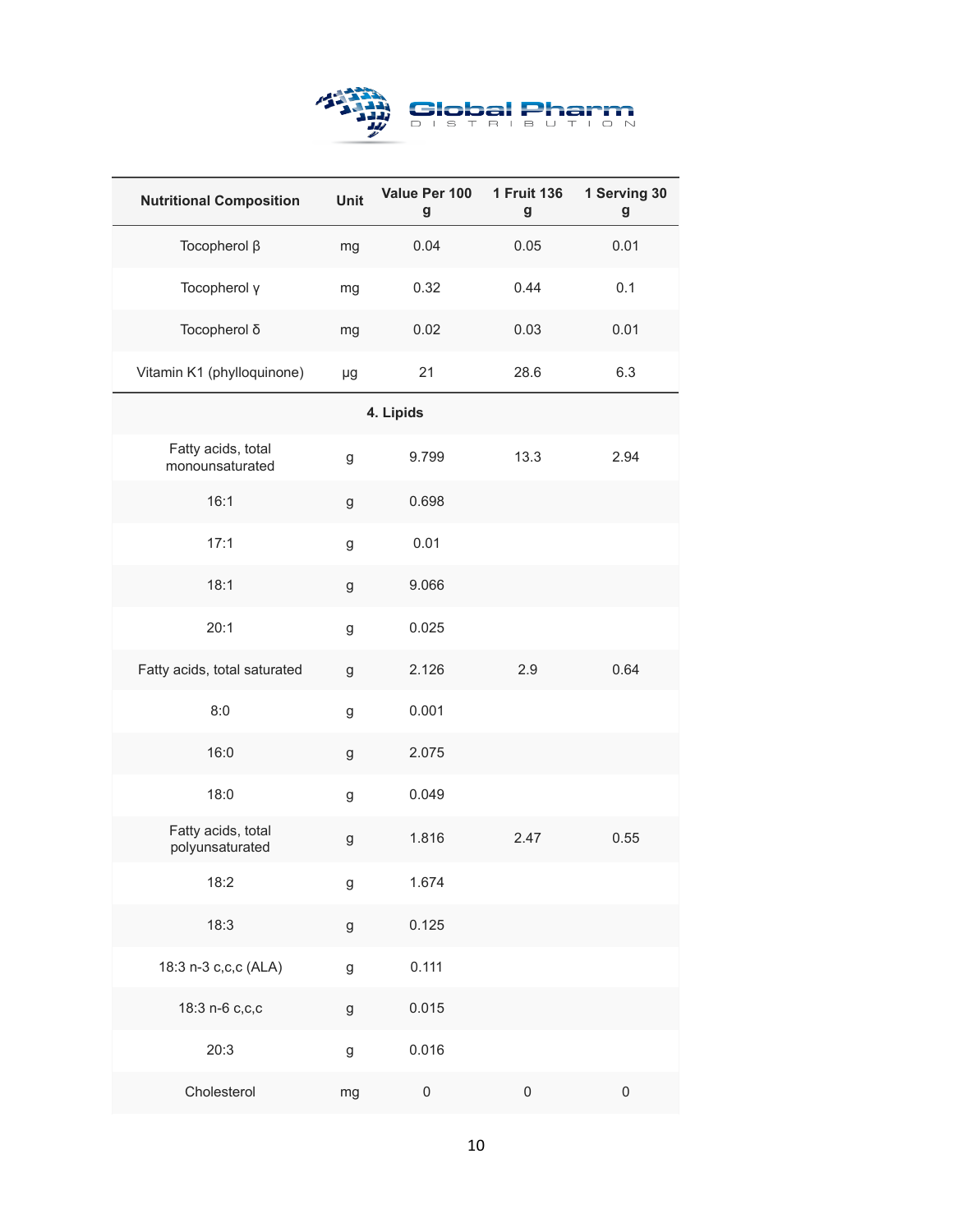

| <b>Nutritional Composition</b> | <b>Unit</b> | Value Per 100 1 Fruit 136<br>g | g   | 1 Serving 30<br>g |
|--------------------------------|-------------|--------------------------------|-----|-------------------|
| Stigmasterol                   | mg          | 2                              | 3   |                   |
| Campesterol                    | mg          | 5                              |     | 2                 |
| β-sitosterol                   | mg          | 76                             | 103 | 23                |

#### **Anti-Cancer Properties of MT VARJA**

Their research and development (R&D) departments have focused on the purported benefits of avocadoes' fatty acids in combating the capsid content in bacteria and viruses. Multiple studies have pointed out that capsid is an oligomerization process where its assembly requires "scaffolding proteins" resulting in a stable coat structure. Study shows how avocadoes' fatty acids destabilized cancer cells. (Table 2 and Table 3)

Scopoletin, a plant coumarin and phytoalexin found in avocado, reduced the carcinogens-induced toxicity and the size of skin papilloma in vivo. Further mechanistic study revealed the modulation of various key cell cycle, apoptotic and tumor invasion markers by scopoletin. Notably, the downregulation of AhR (aryl hydrocarbon receptor), CYP1A1 (cytochrome P450 1A1), PCNA (proliferating cell nuclear antigen), stat-3 (signal transducer and activator of transcription 3), surviving, MMP-2 (matrix metalloproteinase-2), cyclin D1 and c-myc (avian myelocytomatosis virus oncogene cellular homolog); and the upregulation of p53, caspase-3 and TIMP-2 (tissue inhibitor of metalloproteinases-2) by scopoletin were demonstrated. Of note, the expression of p53 and its target genes (~500) regulate a wide range of cellular processes, including apoptosis, cell cycle arrest, and DNA repair. Additionally, the upregulation of TIMP-2 inhibits MMP-2 expression, which consecutively leads to the reduction of cellular migration and invasion (metastasis). Therefore, MMP-2 upregulation has been correlated with poor prognosis and relapse in cancer patients. Another study by Roberts et al. also indicated synergistic interaction between the breast cancer standard drug tamoxifen—and persin isolated from avocado leaves against MCF-7 (Michigan cancer foundation-7), T-47D, and SK-Br3 breast cancer cells in vitro. The authors reported a significant reduction of tamoxifen  $IC_{50}$  values when it was combined with avocado persin. The synergistic interaction was Bim-dependent and mediated by the modulation of ceramide metabolism. Bim is a member of the Bcl-2 (B-cell lymphoma 2) family of proteins that play a key role in the intrinsic (mitochondrial) pathway of apoptosis. In particular, Bim is linked with microtubule-stabilizing properties, which mediate the formation of microtubule bundles with subsequent mitotic arrest and apoptosis .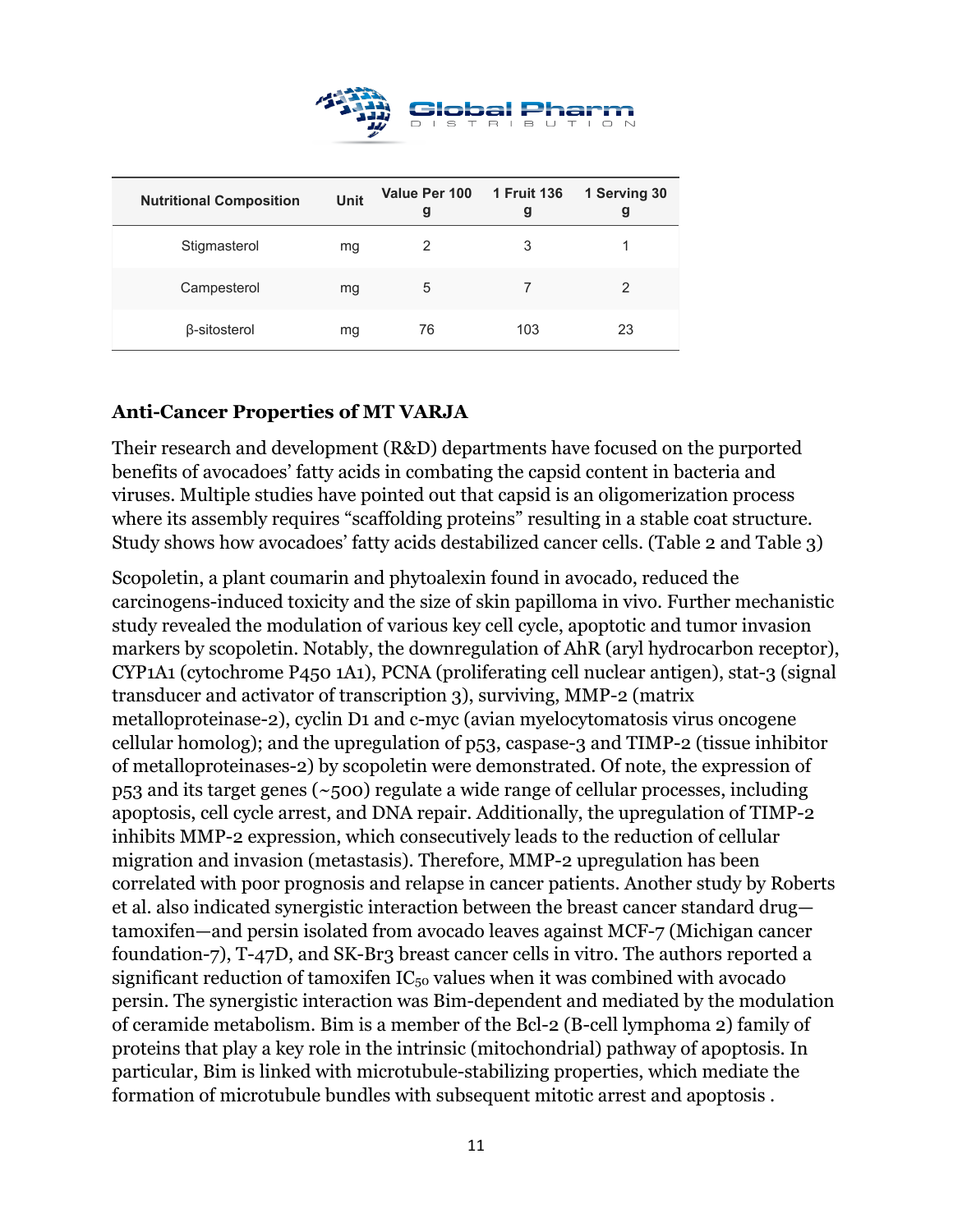

Chemical synthesis of the most potent anticancer compounds found in avocado has also been carried out in a number of studies. Similar to avocado crude extracts, chemically synthesized avocado peptide PaDef defensin was recently found to induce apoptosis via caspase 7, 8, and 9 expressions in K562 chronic myeloid leukaemia and MCF-7 breast cancer cells in two studies by the same research group. Moreover, PaDef defensin was previously demonstrated to have antimicrobial properties. The induction of apoptosis and abrogation of the cell cycle were also observed earlier in the human breast, lung, ovarian, and colorectal cancer cells when treated with chemically synthesized avocado βhydroxy-α,β-unsaturated ketones by Leon et al. Although many preclinical studies were performed to elucidate the cytotoxicity of extracts derived from different parts of the avocado plant and their components, very few of them have investigated their molecular mechanisms of action. Interestingly, contradicting information regarding avocado extract-induced genotoxicity is also available. For instance, Kulkarn et al. found out that avocado fruit and leaf extracts can induce chromosomal aberrations in human peripheral lymphocytes, with leaf extract being more genotoxic. The same research group later reported that avocado fruit extract can reduce cyclophosphamide-mediated chromosomal aberrations in human lymphocytes, which was perhaps due to the antagonistic effects of the extract on cyclophosphamide.

Traditionally, an avocado leaf decoction is used for the treatment of tumors and tumorrelated diseases in Nigeria. Despite their health benefits highlighted in numerous reports, clinical studies examining the direct correlation between avocado consumption and the prevention and treatment of cancer are scarce. Only one case-control study involving 243 men with prostate cancer and 273 controls in Jamaica demonstrated that MUFA from avocado may reduce the risk of prostate cancer. However, it should be noted that bioactive compounds that are also commonly found in avocados such as αcarotene, β-cryptoxanthin, lycopene, lutein, and zeaxanthin were found to have inverse associations with cancers of the mouth, larynx, pharynx, and breast in few clinical trials. According to the USDA, avocados contain a significantly higher amount of glutathione per average serving compared to other fruits. Glutathione is a potent tripeptide antioxidant that plays a major role in detoxification pathways and the reduction of oxidative stress and risk of cancer. Notably, it has been linked with the reduction of chemotherapy-associated toxicity and risks of oral cancer in a few clinical studies. Nonetheless, the molecular mechanism of how glutathione reduces the side effects of chemotherapeutic regimens remains largely speculative. To precisely understand the anticancer mechanisms of action of avocado extracts and their bioactive compounds, more in vitro and in vivo studies are warranted. As very few studies have identified the solitary bioactive compounds responsible for the growth inhibition of different cancer cells, more research should be undertaken to gain a comprehensive understanding of the chemical profiles of the active extracts. Notably, bioassay-guided fractionation and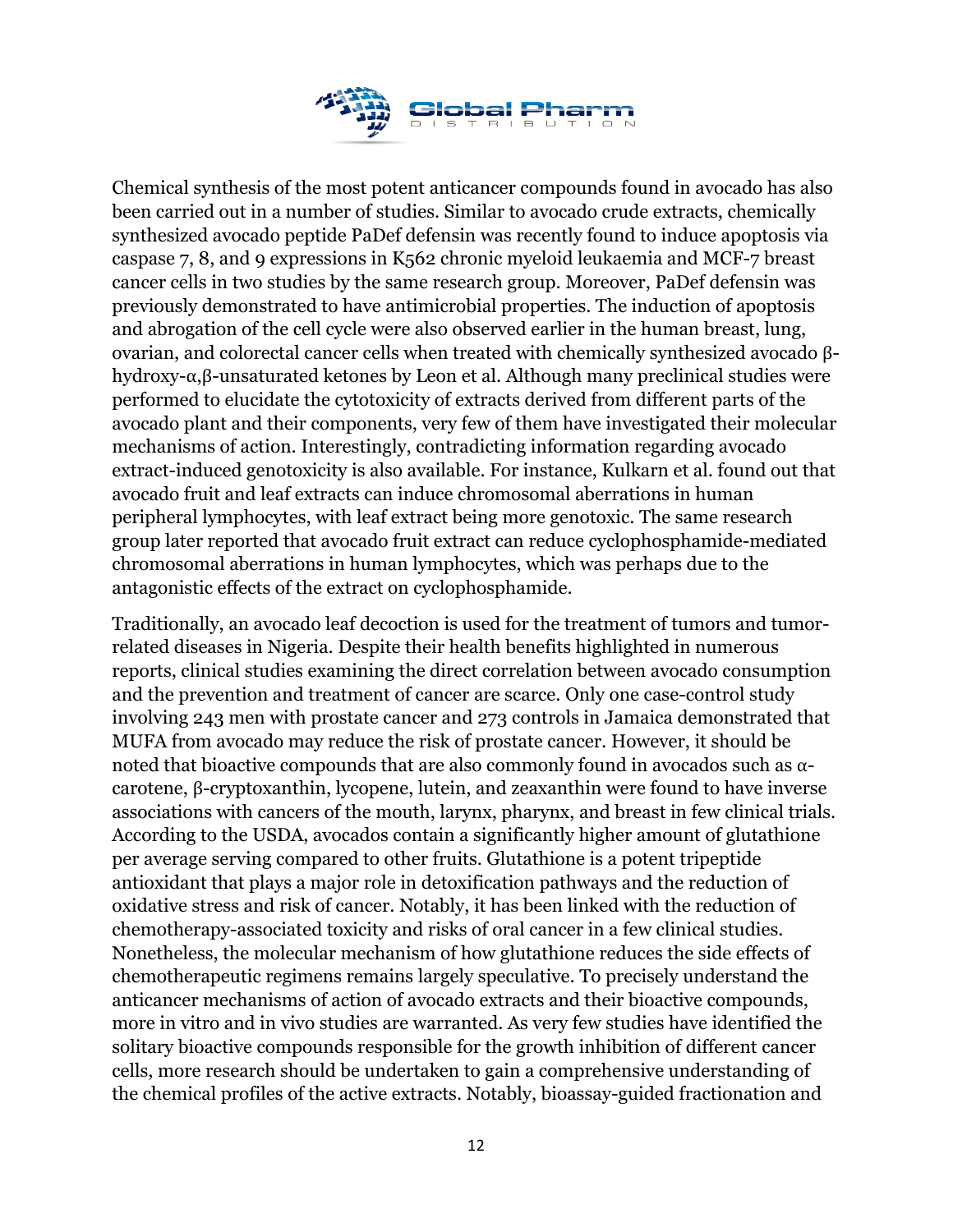

the subsequent isolation and characterization of biologically active compounds from different parts of the avocado plant may lead to the identification of many novel anticancer compounds. Randomized controlled trials should be designed to evaluate the efficacy of bioactive compounds derived from avocado in the prevention and treatment of different cancer types. Furthermore, the chemoprotective properties of avocado and the possibility of using its bioactive compounds as an adjunct therapy for cancer should also be explored.

| <b>Bioactive</b><br><b>Compounds</b>                                                                    | <b>Type of</b><br>Cancer               | <b>Type of Study</b>                                                                                                                          | <b>Major Findings</b>                                                                                                                                                                                                                                                             |
|---------------------------------------------------------------------------------------------------------|----------------------------------------|-----------------------------------------------------------------------------------------------------------------------------------------------|-----------------------------------------------------------------------------------------------------------------------------------------------------------------------------------------------------------------------------------------------------------------------------------|
| Carotenoids- $\alpha$ -<br>carotene, $\beta$ -<br>cryptoxanthin,<br>lycopene, and lutein/<br>zeaxanthin |                                        | A nested case-control<br>study in women<br>consisting of 604 breast<br>cancer cases and 626<br>controls.                                      | In women with high mammographic<br>density, plasma levels of carotenoids<br>reduced breast cancer risk<br>significantly (40-50% reduction, $p <$<br>$0.05$ ).                                                                                                                     |
|                                                                                                         | <b>Breast</b><br>cancer                | An ancillary study<br>involving 207 women<br>ages 18 to 70 years<br>who had been<br>successfully treated for<br>early-stage breast<br>cancer. | An inverse association between total<br>plasma carotenoid concentrations<br>and the oxidative stress biomarkers<br>(urinary 8-hydroxy-2'-<br>deoxyguanosine and 8-<br>isoprostaglandin- $F2\alpha$ ) was<br>observed.                                                             |
|                                                                                                         | Larynx,<br>pharynx and<br>oral cancers | The study population<br>involving 52 patients<br>curatively treated for<br>early-stage larynx,<br>pharynx or oral cavity<br>during 1997-2001. | An inverse association was<br>observed between individual/<br>grouped xanthophylls and urinary<br>$F2$ -isoprostanes ( $F2$ -IsoPs), a<br>biomarker of oxidative stress.<br>However, individual/grouped<br>carotenes did not show such<br>association with F <sub>2</sub> -IsoPs. |
|                                                                                                         | Advanced<br>colorectal<br>carcinoma    | A randomized, double<br>blind, placebo-<br>controlled trial in 52<br>patients.                                                                | Prevented of oxaliplatin-induced<br>neuropathy without reducing the<br>clinical efficacy of oxaliplatin.                                                                                                                                                                          |
| Glutathione                                                                                             | Ovarian<br>cancer                      | A multicenter.<br>randomized, double-<br>blind, parallel group<br>design with 51 women.                                                       | Reduced the cisplatin-associated<br>toxicity and improved the quality of<br>life.                                                                                                                                                                                                 |

**Table 2.** Clinical studies demonstrating the anticancer activity of bioactive compounds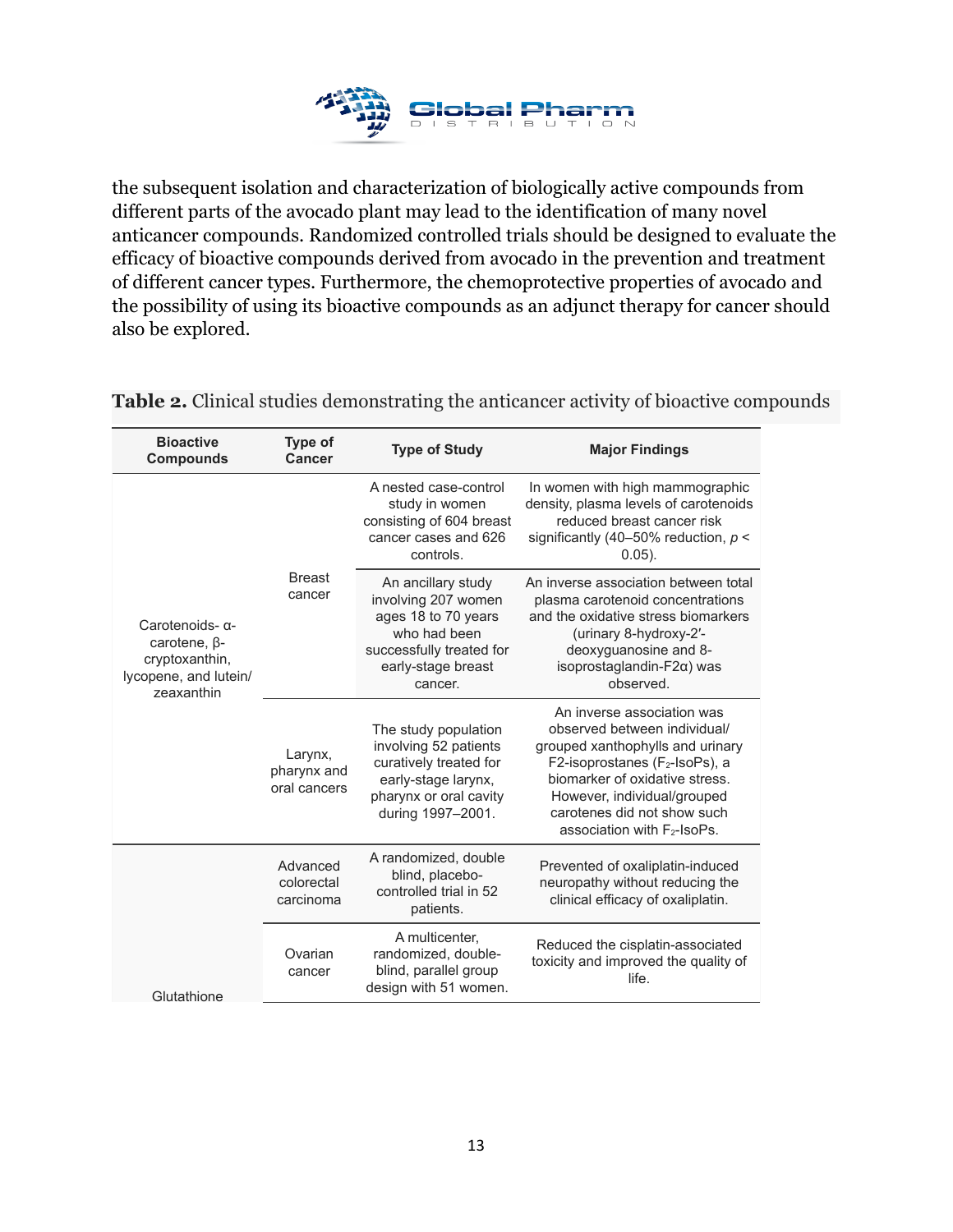

| <b>Bioactive</b><br><b>Compounds</b> | Type of<br>Cancer | <b>Type of Study</b>                                                                                                                                                      | <b>Major Findings</b>                                                                                                  |
|--------------------------------------|-------------------|---------------------------------------------------------------------------------------------------------------------------------------------------------------------------|------------------------------------------------------------------------------------------------------------------------|
|                                      | Oral cancer       | A population-based<br>case-control study<br>involving 1,830<br>Caucasian participants<br>(855 cases and 975)<br>controls) in during<br>1984-1985 in the<br>United States. | Reduced oral cancer risk was<br>associated with glutathione when<br>fruit and vegetable were commonly<br>consumed raw. |

**Table 3.** Preclinical and clinical studies highlighting the anticancer properties.

|                    | <b>Preclinical Studies</b> |                                                                                  |                                                                                                                                             |                                                                                                    |                                                                                                                                                                                                                                                                                                          |                       |  |
|--------------------|----------------------------|----------------------------------------------------------------------------------|---------------------------------------------------------------------------------------------------------------------------------------------|----------------------------------------------------------------------------------------------------|----------------------------------------------------------------------------------------------------------------------------------------------------------------------------------------------------------------------------------------------------------------------------------------------------------|-----------------------|--|
| <b>Varie</b><br>ty | <b>Parts</b>               | <b>Type of</b><br><b>Extracts</b>                                                | <b>Bioactive</b><br><b>Compounds</b>                                                                                                        | <b>Type of Cell Lines</b>                                                                          | <b>Major Findings and</b><br><b>Molecular</b><br><b>Mechanisms of</b>                                                                                                                                                                                                                                    | <b>Referen</b><br>ces |  |
| Hass               | Seeds                      | Methanol                                                                         |                                                                                                                                             | MCF-7<br>breast, H1299 lung,<br>HT29 colon, and<br>LNCaP prostate<br>cancer cells                  | Dose-dependent<br>inhibition of all cells<br>with IC <sub>50</sub> values 19-132<br>ug/mL after 48 h of<br>treatment. In LNCaP<br>prostate cancer cells,<br>the induction of<br>caspase 3-mediated<br>apoptosis, PARP<br>cleavage,<br>downregulation of<br>cyclin D1 and E2, cell<br>cycle arrest at Go/ | [140]                 |  |
| Hass               | Seeds                      | High-speed<br>countercurre<br>nt<br>chromatogra<br>phic fraction<br>of methanol- | Proanthocyanidins<br>B1, B2 and A-type<br>trimer. Traces of<br>abscisic acid<br>glucosides.                                                 | HaCaT immortalized<br>nontumorigenic<br>human epidermal<br>cells                                   | Significant inhibition of<br>cell proliferation,<br>increased LDH activity.<br>Molecular mechanisms<br>of action were not<br>investigated.                                                                                                                                                               | [23]                  |  |
| Hass               | Pulp                       | Chloroform-<br>soluble                                                           | Two aliphatic<br>acetogenins-<br>$(2S, 4S) - 2, 4$<br>dihydroxyheptadec<br>16-enyl acetate] and<br>2 [(2S, 4S)-2, 4-<br>dihydroxyheptadec-1 | 83-01-82CA human<br>oral cancer cell line,<br>MEK overexpressing<br>cell line 83-<br>01-82CA/MEKCA | The two aliphatic<br>acetogenins targeted<br>the EGFR/RAS/RAF/<br>MEK/ERK1/2 cancer<br>pathway by<br>synergistically inhibiting<br>c-RAF (Ser338) and                                                                                                                                                    | [165]                 |  |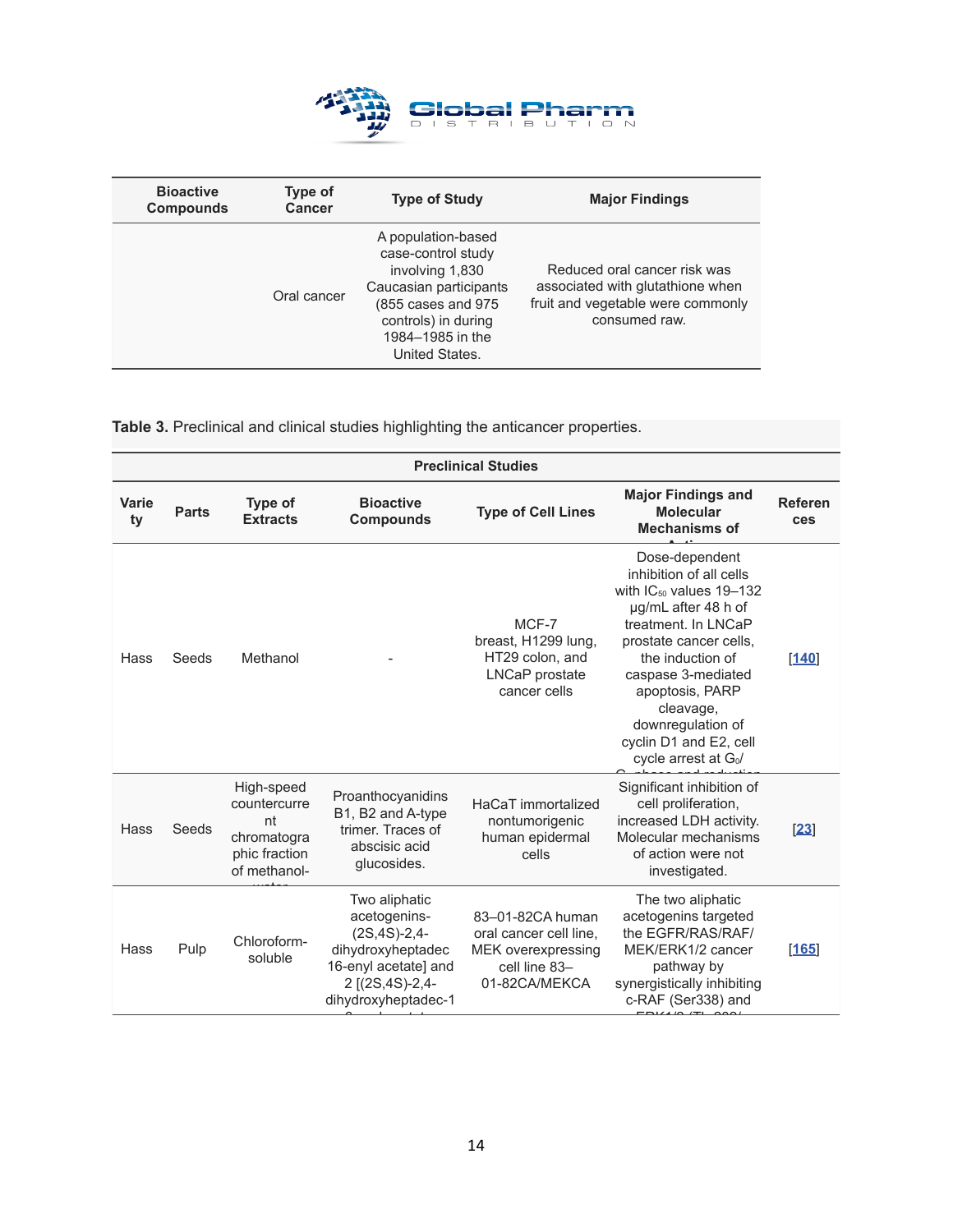

| <b>Preclinical Studies</b> |                                 |                                                                                                           |                                                                                                                               |                                                                                                                                            |                                                                                                                                                                                                    |                       |  |
|----------------------------|---------------------------------|-----------------------------------------------------------------------------------------------------------|-------------------------------------------------------------------------------------------------------------------------------|--------------------------------------------------------------------------------------------------------------------------------------------|----------------------------------------------------------------------------------------------------------------------------------------------------------------------------------------------------|-----------------------|--|
| <b>Varie</b><br>ty         | <b>Parts</b>                    | Type of<br><b>Extracts</b>                                                                                | <b>Bioactive</b><br><b>Compounds</b>                                                                                          | <b>Type of Cell Lines</b>                                                                                                                  | <b>Major Findings and</b><br><b>Molecular</b><br><b>Mechanisms of</b>                                                                                                                              | <b>Referen</b><br>ces |  |
| Hass                       | Pulp                            | Chloroform                                                                                                |                                                                                                                               | 83-01-82CA human<br>oral cancer and<br><b>TE1177</b><br>normal epithelial cell<br>lines                                                    | In the oral cancer cells,<br>the extract induced<br>apoptosis by increasing<br>the levels of reactive<br>oxygen species by<br>twofold to threefold.<br>Apoptosis was not                           | [141, 142]            |  |
| Hass                       | Pulp                            | Acetone                                                                                                   | Lutein, zeaxanthin,<br>β-cryptoxanthin, α-<br>carotene, and $\beta$ -<br>carotene, $\alpha$ -<br>tocopherol and y-            | LNCaP androgen-<br>dependent and PC-3<br>androgen-<br>independent prostate<br>cancer cell lines                                            | Inhibited the growth of<br>both the prostate<br>cancer cell lines.<br>Arrested PC-3 cells at<br>the G <sub>2</sub> /M phase and                                                                    | [24]                  |  |
| Lulu                       | Unripe<br>fruit<br>pulp         | $95\%$ ( $v/v$ )<br>ethanol<br>extracts and<br>its fractions                                              | $1,2,4-$<br>Trihydroxynonadeca<br>ne, 1,2,4-<br>Trihydroxyheptadec-<br>16-ene and 1,2,4-<br>Trihydroxyheptadec-<br>$16$ -yne. | A-549 human lung,<br>MCF-7 human<br>breast, HT-29 human<br>colon, A-498 human<br>Kidney, MIA PaCa-2<br>human pancreatic<br>carcinoma, PC-3 | All three compounds<br>were active against six<br>human tumor cell lines<br>and exhibited<br>selectivity against PC-3<br>cells. Molecular<br>mechanisms were not                                   | $[21]$                |  |
|                            | Seeds                           | Ethanol<br>extract and<br>its hexane<br>and<br>dichlorometh                                               |                                                                                                                               | Lung A549 and<br>gastric BGC823<br>cancer cells                                                                                            | Growth inhibition at 200<br>µg/mL. The IC <sub>50</sub> values<br>and molecular<br>mechanisms of action<br>were not investigated.                                                                  | [166]                 |  |
|                            | Pulp<br>and<br>seed<br>extracts | Lipids                                                                                                    | Fatty acids,<br>hydrocarbon, and<br>sterols.                                                                                  | HCT116 colon and<br>HePG2<br>liver cancer cell<br>lines                                                                                    | Seed extract showed<br>greater activity against<br>HCT116 ( $IC_{50}$ < 4 µg/<br>mL) and HePG2 (IC <sub>50</sub> <<br>20 µg/mL) cell lines<br>compared to the pulp<br>extract. Molecular           | [98]                  |  |
|                            | Seeds                           | Chloroform<br>extracts and<br>its soluble<br>methanol<br>fraction<br>(FML) and<br>non-soluble<br>methanol |                                                                                                                               | MCF-7 breast cancer<br>cell line                                                                                                           | Chloroform extract,<br>FML, and FTML<br>inhibited cell growth in<br>a dose-dependent<br>manner and displayed<br>IC <sub>50</sub> values of 94.87,<br>34.52, and 66.03 µg/<br>mL, respectively. FML | [167]                 |  |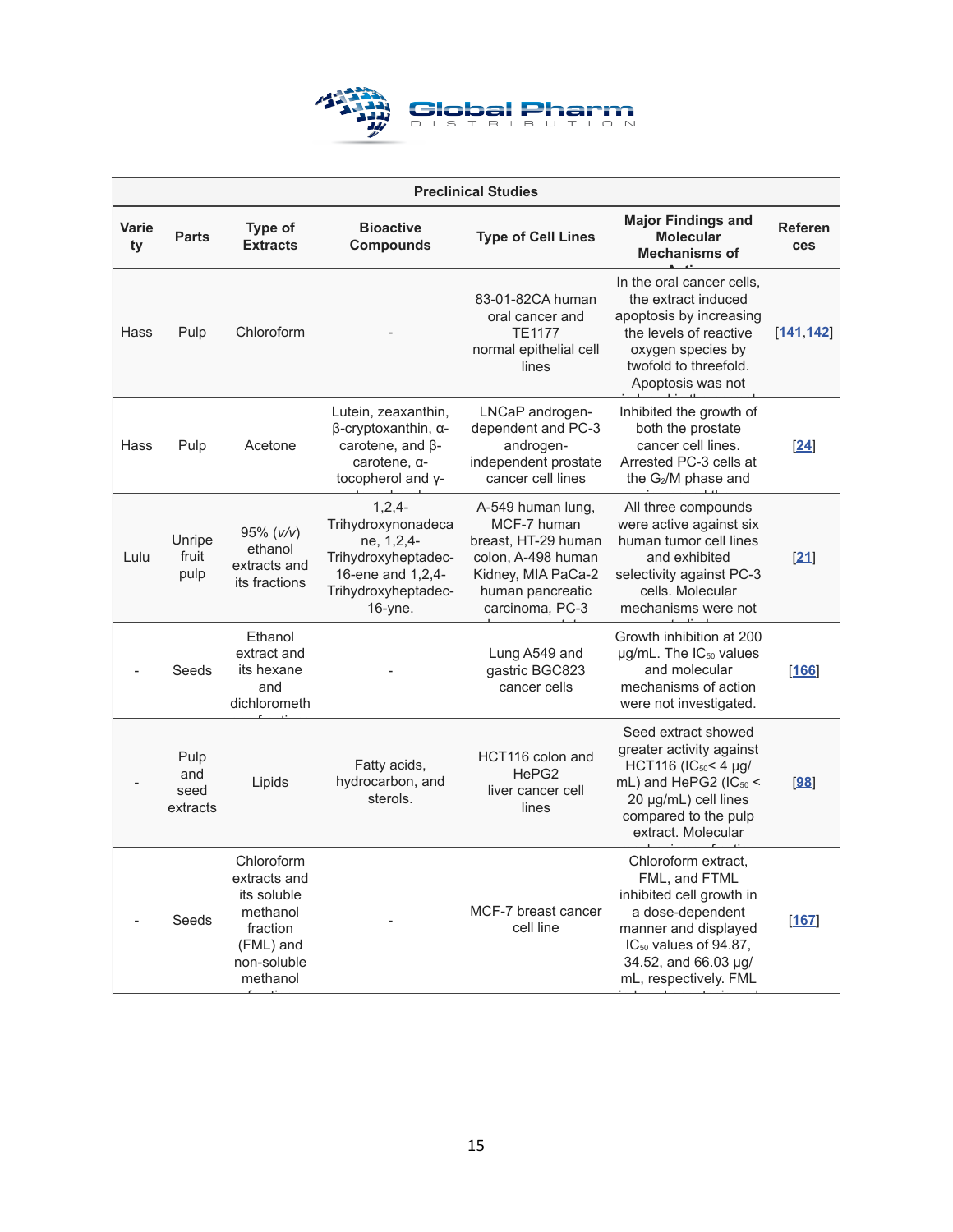

| <b>Preclinical Studies</b> |                                                          |                                                  |                                                                       |                                                                               |                                                                                                                                                                                                         |                       |  |
|----------------------------|----------------------------------------------------------|--------------------------------------------------|-----------------------------------------------------------------------|-------------------------------------------------------------------------------|---------------------------------------------------------------------------------------------------------------------------------------------------------------------------------------------------------|-----------------------|--|
| <b>Varie</b><br>ty         | <b>Parts</b>                                             | Type of<br><b>Extracts</b>                       | <b>Bioactive</b><br><b>Compounds</b>                                  | <b>Type of Cell Lines</b>                                                     | <b>Major Findings and</b><br><b>Molecular</b><br><b>Mechanisms of</b>                                                                                                                                   | <b>Referen</b><br>ces |  |
|                            | Leaves                                                   | Silver<br>nanoparticle<br>s                      |                                                                       | MCF-7 breast and<br>HeLa cervical cancer<br>cells                             | Dose-dependent<br>cytotoxicity was<br>observed at<br>concentrations above<br>50 µM in MCF-7 but not<br>in HeLa cells.<br>Downregulation of p53                                                          | $[168]$               |  |
|                            | Leaves                                                   | Aqueous-<br>ethanol (5%<br>V/V)                  |                                                                       | Larynx cancer tissue                                                          | Significant increase in<br>adenosine deaminase<br>activity in cancerous<br>tissues derived from 13<br>patients who<br>underwent surgery for<br>larynx cancer (median<br>age of 57 years)<br>compared to | 169                   |  |
|                            | Seeds                                                    | Fraction of<br>ethanol<br>extract                | Triterpenoid                                                          | MCF-7 breast and<br>HepG2 liver cancer<br>cells                               | Inhibited MCF-7 ( $IC_{50}$ =<br>62 µg/mL) and HepG2<br>$(IC_{50} = 12 \mu g/mL)$ cells<br>with no activity against<br>normal cells. Molecular<br>mechanisms of action                                  | $[170]$               |  |
|                            | Pulp                                                     | Ethanol,<br>chloroform,<br>ethyl<br>acetate, and |                                                                       | Esophageal<br>squamous cell<br>carcinoma and colon<br>adenocarcinoma cell     | Moderate activity. The<br>IC <sub>50</sub> values and<br>molecular mechanisms<br>of action were not                                                                                                     | $[171]$               |  |
|                            | Pulp                                                     | Aqueous                                          |                                                                       | A549 lung, HepG-2<br>liver, HT-29 colon,<br>and MCF-7 breast<br>cancer cells. | Exhibited LC <sub>50</sub> values in<br>the range of 13.3-54.5<br>µg/mL against the<br>tested cell lines.<br>Molecular mechanisms                                                                       | [172]                 |  |
|                            | Root<br>bark                                             | Methanol<br>extract and<br>its fractions.        | 4-hydroxy-5-<br>methylene-3-<br>undecyclidenedihydr<br>ofuran-2 (3H)- | MCF-7 breast cancer<br>cell line                                              | Antiproliferative activity<br>with an $IC_{50}$ value of<br>20.48 µg/mL with<br>induction of apoptosis.                                                                                                 | [36]                  |  |
|                            | Endoca<br>rp,<br>whole<br>seed.<br>seed<br>and<br>leaves | Ethanol                                          |                                                                       | Jurkat<br>lymphoblastic<br>leukemia cells                                     | Induced significant<br>oxidative stress-<br>dependent apoptosis<br>via mitochondrial<br>membrane<br>depolarization.<br>Activated transcription<br>factor p53, protease                                  | [138]                 |  |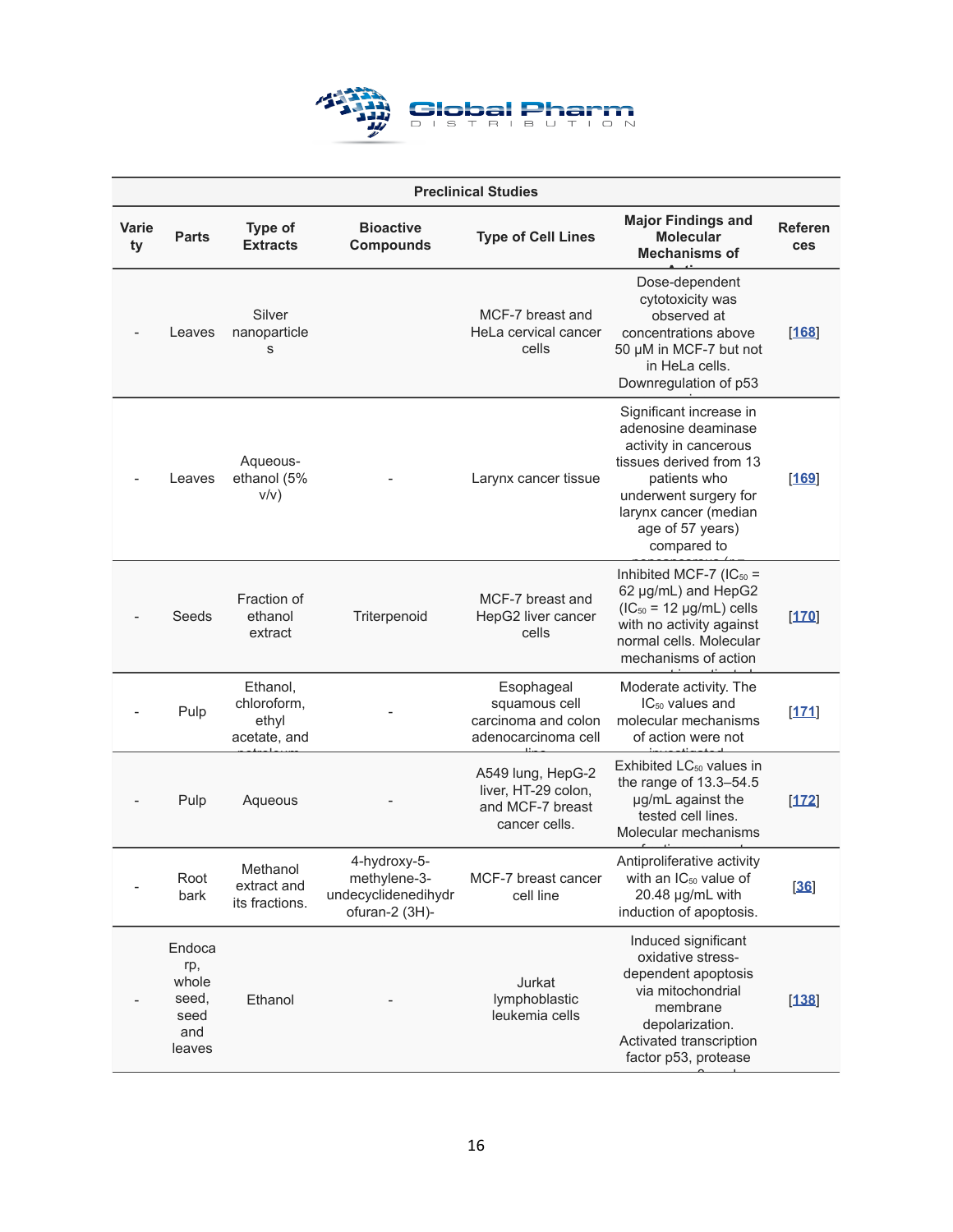

| <b>Preclinical Studies</b> |                      |                              |                                      |                                                                                                                   |                                                                                                                                                                                                                                                                                                                                                              |                       |  |  |
|----------------------------|----------------------|------------------------------|--------------------------------------|-------------------------------------------------------------------------------------------------------------------|--------------------------------------------------------------------------------------------------------------------------------------------------------------------------------------------------------------------------------------------------------------------------------------------------------------------------------------------------------------|-----------------------|--|--|
| Varie<br>ty                | <b>Parts</b>         | Type of<br><b>Extracts</b>   | <b>Bioactive</b><br><b>Compounds</b> | <b>Type of Cell Lines</b>                                                                                         | <b>Major Findings and</b><br><b>Molecular</b><br><b>Mechanisms of</b>                                                                                                                                                                                                                                                                                        | <b>Referen</b><br>ces |  |  |
|                            | Pulp                 | $50\%$ ( $v/v$ )<br>Methanol |                                      | Human lymphocyte<br>cells                                                                                         | Chemoprotective<br>against<br>cyclophosphamide-<br>induced chromosomal                                                                                                                                                                                                                                                                                       | [158]                 |  |  |
|                            | Seeds<br>and<br>peel | Methanol                     |                                      | MDA-MB-231 breast<br>cancer cells                                                                                 | Apoptosis due to<br>activation of caspase-3<br>and its target protein,                                                                                                                                                                                                                                                                                       | $[144]$               |  |  |
|                            | Leaves               |                              | Persin                               | In vitro: MDA-<br>MB-231, MCF-7, and<br>T-47D breast cancer<br>cells<br>In vivo:<br>Quackenbush<br>lactating mice | In vitro: Persin<br>selectively arrested<br>cells at the G <sub>2</sub> /M phase<br>and induced caspase-<br>dependent apoptosis.<br>Apoptosis was<br>dependent on the<br>expression of Bim<br>protein, which also<br>indicated the<br>microtubule-stabilizing<br>properties of persin.<br>Overall, MCF-7 and<br>T-47D cells were more<br>sensitive to persin | $[139]$               |  |  |
|                            |                      |                              |                                      | MCF-7, T-47D, and<br>SK-Br <sub>3</sub> breast<br>cancer and<br>MCF-10A human<br>mammary epithelial<br>cells.     | Synergistic interaction<br>between tamoxifen and<br>persin against the<br>tested breast cancer<br>cells was observed.<br>Significant reduction of<br>IC <sub>50</sub> values of tamoxifen<br>when combined with<br>13.8 µmol/L of persin.<br>The synergistic<br>cytotoxicity was Bim-<br>dependent and                                                       | $[149]$               |  |  |
|                            | Fruit                |                              | Persenone A                          | In vitro: RAW 264.7<br>mouse macrophage<br>cells<br>In vivo: Female ICR<br>mice (7 weeks old)                     | Downregulated the<br>expression of iNOS/<br>COX-2 (nitric oxide<br>synthase/<br>cyclooxygenase-2) in<br>macrophage cells.<br>When applied topically,                                                                                                                                                                                                         | $[173]$               |  |  |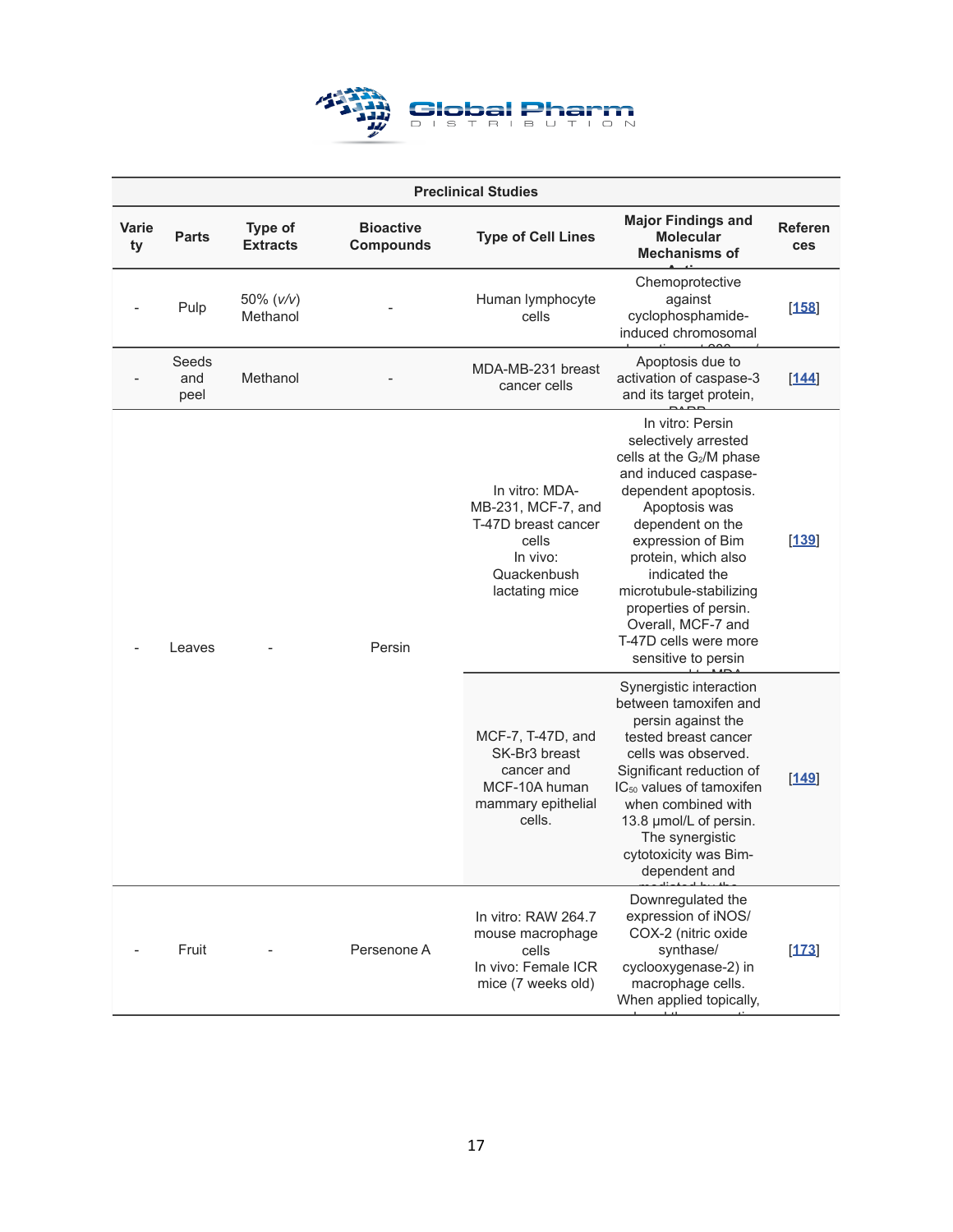

| <b>Preclinical Studies</b>              |                                                                                                                                                                                                                                                                |                               |                                                                                                                  |                                                                                                                                                                                                                               |                                                                                                                                                                                                                                    |                       |  |  |
|-----------------------------------------|----------------------------------------------------------------------------------------------------------------------------------------------------------------------------------------------------------------------------------------------------------------|-------------------------------|------------------------------------------------------------------------------------------------------------------|-------------------------------------------------------------------------------------------------------------------------------------------------------------------------------------------------------------------------------|------------------------------------------------------------------------------------------------------------------------------------------------------------------------------------------------------------------------------------|-----------------------|--|--|
| Varie<br>ty                             | <b>Parts</b>                                                                                                                                                                                                                                                   | Type of<br><b>Extracts</b>    | <b>Bioactive</b><br><b>Compounds</b>                                                                             | <b>Type of Cell Lines</b>                                                                                                                                                                                                     | <b>Major Findings and</b><br><b>Molecular</b><br><b>Mechanisms of</b>                                                                                                                                                              | <b>Referen</b><br>ces |  |  |
|                                         | Fruit                                                                                                                                                                                                                                                          |                               | (2R)-(12Z, 15Z)-2-<br>hydroxy-4-<br>oxoheneicosa-12,15-<br>dien-1-yl acetate (1),<br>persenone A (2) and<br>B(3) | HL-60 acute<br>promyelocytic<br>leukemia and RAW<br>264.7 mouse<br>macrophage cells.                                                                                                                                          | Suppressed the growth<br>of HL-60 cells<br>(compound 1, $IC_{50}$ =<br>33.7; compound 2,<br>$IC_{50} = 1.4$ ; compound<br>33, $IC_{50} = 1.8 \mu M$ ).<br>Inhibited nitric oxide<br>generation induced by<br>lipopolysaccharide in | $[19]$                |  |  |
|                                         |                                                                                                                                                                                                                                                                |                               | Scopoletin                                                                                                       | In vivo: Skin<br>papilloma in mice<br>induced by 7,12-<br>dimethylbenz(a)anthr<br>acene and croton oil                                                                                                                        | Reduced carcinogen-<br>induced toxicity and led<br>to decrease in the size<br>of skin papilloma.<br>Downregulated AhR,<br>CYP1A1, PCNA, stat-3,<br>survivin, MMP-2, cyclin<br>D1, and c-myc, and                                   | [26]                  |  |  |
| <b>Chemical synthesis</b>               |                                                                                                                                                                                                                                                                |                               | <b>Type of cell lines</b>                                                                                        | <b>Major findings and</b><br>molecular<br>mechanisms of action                                                                                                                                                                | <b>Referen</b><br>ces                                                                                                                                                                                                              |                       |  |  |
| Antimicrobial peptide-PaDef<br>defensin |                                                                                                                                                                                                                                                                |                               |                                                                                                                  | K562 chronic myeloid leukemia cells                                                                                                                                                                                           | Cytotoxic with an<br>$IC_{50}$ value of 97.3 $\mu$ g/<br>mL. Activated<br>caspase-8 and induced                                                                                                                                    | [153]                 |  |  |
|                                         |                                                                                                                                                                                                                                                                | MCF-7 breast cancer cell line |                                                                                                                  | Inhibited the growth in<br>a concentration-<br>dependent manner<br>$(IC_{50} = 141.62 \mu g/mL).$<br>Induced cytochrome c,<br>APAF-1, and the<br>caspase 7 and 9<br>expressions, loss of<br>mitochondrial $\Delta \psi m$ and | [143]                                                                                                                                                                                                                              |                       |  |  |
|                                         | Breast cancer: MCF-7, T-47D,<br>MDA-MB-468, MDA-MB-157, SkBr3,<br>Hs578T, MDA-MB-231 cells, normal<br>mammary epithelial MCF-10A cells,<br>Persin and tetrahydropersin<br>Ovarian cancer: OVCAR3 and IGROV-1<br>cells<br>Prostate cancer: PC-3 and LNCaP cells |                               |                                                                                                                  | Persin was more potent<br>compared to<br>tetrahydropersin<br>against most of the<br>tested cancer cell lines<br>with $IC_{50}$ values in the<br>range $15.1 \pm 1.3$ to<br>more than 39 µM.                                   | [154]                                                                                                                                                                                                                              |                       |  |  |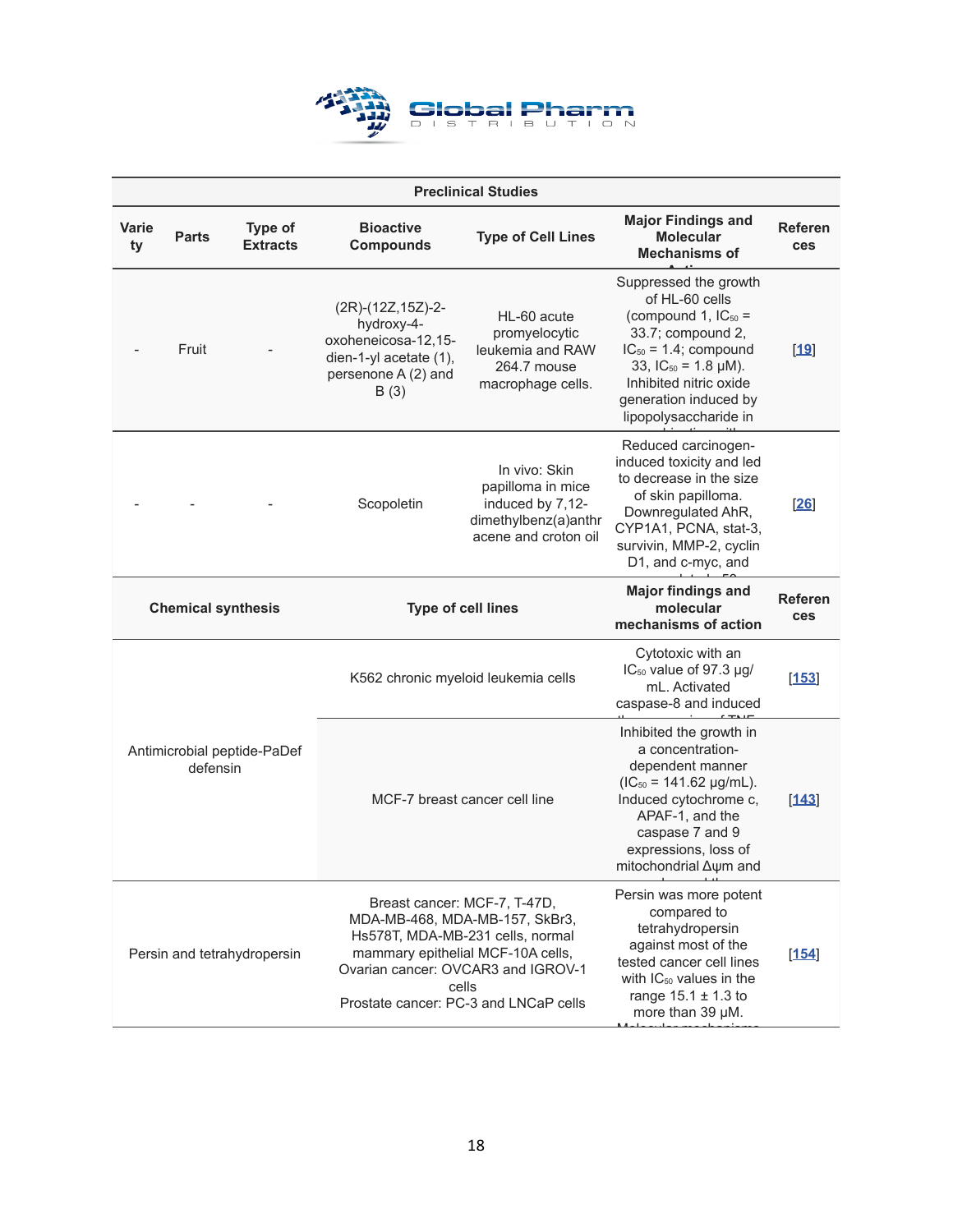

| <b>Preclinical Studies</b> |                                                                                                                                                     |                                                |                                                                                                                       |                             |                                                                                                                                                    |                              |  |  |  |
|----------------------------|-----------------------------------------------------------------------------------------------------------------------------------------------------|------------------------------------------------|-----------------------------------------------------------------------------------------------------------------------|-----------------------------|----------------------------------------------------------------------------------------------------------------------------------------------------|------------------------------|--|--|--|
| Varie<br>ty                | <b>Parts</b>                                                                                                                                        | Type of<br><b>Extracts</b>                     | <b>Bioactive</b><br><b>Compounds</b>                                                                                  | <b>Type of Cell Lines</b>   | <b>Major Findings and</b><br><b>Molecular</b><br><b>Mechanisms of</b>                                                                              | <b>Referen</b><br><b>ces</b> |  |  |  |
|                            | ketones                                                                                                                                             | $\beta$ -Hydroxy- $\alpha, \beta$ -unsaturated | A2780 human ovarian, SW1573 lung,<br>HBL-100 human breast,<br>T-47D human breast and WiDr colorectal<br>cancer cells. |                             | GI <sub>50</sub> values in the range<br>of $0.5-3.9$ $\mu$ M. Induced<br>apoptosis and dose-<br>dependent cell cycle<br>arrest in the S and $G_2/$ | [145]                        |  |  |  |
|                            |                                                                                                                                                     |                                                |                                                                                                                       | <b>Case-control studies</b> |                                                                                                                                                    |                              |  |  |  |
|                            | Type of cancer                                                                                                                                      |                                                |                                                                                                                       | <b>Major findings</b>       |                                                                                                                                                    | <b>Referen</b>               |  |  |  |
|                            | A study involving 243 men with prostate cancer and 273 controls in<br>Prostate cancer<br>Jamaica reported that monounsaturated fat from avocado was |                                                |                                                                                                                       |                             | [160]                                                                                                                                              |                              |  |  |  |

#### **Anti-Microbial Properties of MT VAJRA**

Currently, there is a growing interest in finding alternatives to the synthetic antimicrobial agents that are commonly used in the food and pharmaceutical industries. This is due to the concerns of the consumers regarding the safety of products containing synthetic chemicals and their associated health risks. Seeds (endocarp) and peels (exocarp) being the by-products of the avocado industry are generally disposed of as wastes and have been investigated for their antimicrobial properties. Most of the studies conducted thus far have noted the antimicrobial activity of the extracts derived from different avocado varieties, while only a few have reported insignificant antimicrobial activity. The antimicrobial activity of avocado extracts might be influenced by (i) the variety of the avocado, (ii) the parts used for investigation (i.e., exocarp, endocarp, or mesocarp), (iii) the solvent type used for extraction, and iv) the bacterial species examined. Raymond and Dykes investigated the antimicrobial activity of ethanolic and aqueous extracts of seeds and peels of three different avocado varieties. The authors reported that ethanolic extracts had antibacterial activity against both Gram-positive and Gram-negative bacteria (except for Escherichia coli) ranging from 104.2 to 416.7 μg/mL, while aqueous extracts exhibited activity against Listeria monocytogenes and Staphylococcus epidermidis. Rodriguez-Carpena et al. investigated the antibacterial activity of the extracts derived from different avocado parts (peel, seed, and pulp) of a number of varieties against Bacillus cereus, S. aureus, L. monocytogenes, E. coli, Pseudomonas spp., and Yarrowia lipolytica. The highest inhibitory activity against the Gram-positive bacteria- B. cereus and L. monocytogenes was observed, while E. coli was the most sensitive among the tested Gram-negative bacterial species. The authors mentioned that all avocado parts had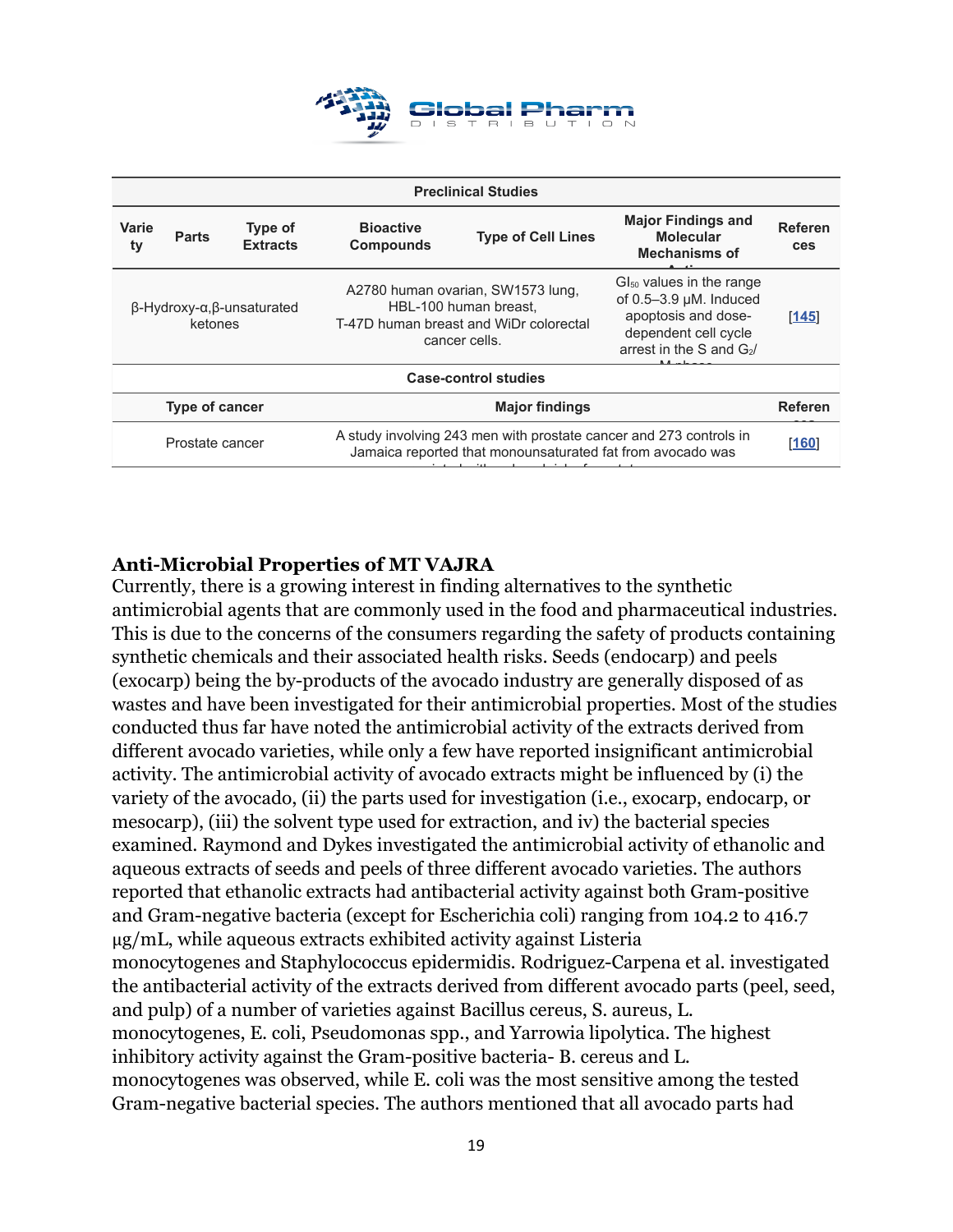

antimicrobial properties, with pulp (mesocarp) showing the highest activity. In addition, authors reported that the Gram-positive bacteria were more sensitive in comparison to the Gram-negative bacteria. The Gram-negative bacteria have an extra protective outer membrane, which makes them more resistant to antibacterial agents compared to the Gram-positive bacteria. β-sitosterol in avocados was also shown to play a key role in strengthening the immune system and the suppression of human immunodeficiency virus and other infections. In particular, it has been found to enhance the proliferation of lymphocytes and natural killer cell activity for invading pathogens. Salinas-Salazar et al. investigated the antimicrobial activity of seed extracts of avocado enriched with acetogenin against L. monocytogenes and reported growth inhibition at 37 °C and 4 °C with MIC (minimum inhibitory concentration) values of 15.6 and 7.8 mg/L, respectively. Acetogenins of avocados are fatty acid derivatives with a long unsaturated aliphatic chain (C19–C23). Owing to the structural similarities between acetogenins and fatty acids, authors hypothesized that acetogenins may penetrate the cell membranes of bacteria and physically disrupt their functionality. Indeed, several compounds might be associated in the antimicrobial activity of avocado extracts. Polyphenols have been previously reported for their antimicrobial properties. However, the contribution of the phenolic compounds toward the antimicrobial activity of avocado extracts needs to be investigated. Rodriguez-Carpena et al. found that avocado pulp extract had a higher antimicrobial activity than peel and seed extracts, despite having lower polyphenol content. Future studies should be conducted to isolate individual phenolic compounds from different parts of avocado and investigate their antimicrobial properties.

| <b>Variety/ies</b>     | <b>Bacteria</b>                                                                                                                                                                                                                                            | <b>Highlights</b>                                                                                                                                                                                                                                                                                     |
|------------------------|------------------------------------------------------------------------------------------------------------------------------------------------------------------------------------------------------------------------------------------------------------|-------------------------------------------------------------------------------------------------------------------------------------------------------------------------------------------------------------------------------------------------------------------------------------------------------|
| Hass Shepard<br>Fuerte | Listeria monocytogenes<br>Staphylococcus epidermidis<br>Staphylococcus aureus<br>Enterococcus faecalis<br>Escherichia coli<br>Salmonella Enteritidis<br>Citrobacter freundii<br>Pseudomonas aeruginosa<br>Salmonella Typhimurium<br>Enterobacter aerogenes | The antimicrobial activity of peel and seed extracts was<br>evaluated.<br>Ethanol extracts showed antimicrobial activity against<br>both Gram-positive and Gram-negative bacteria<br>(except E. coli).<br>Aqueous extracts had antimicrobial activity against L.<br>monocytogenes and S. epidermidis. |

**Table 4.** Summary of studies that have been conducted that investigated the antimicrobial activity MT VARJA.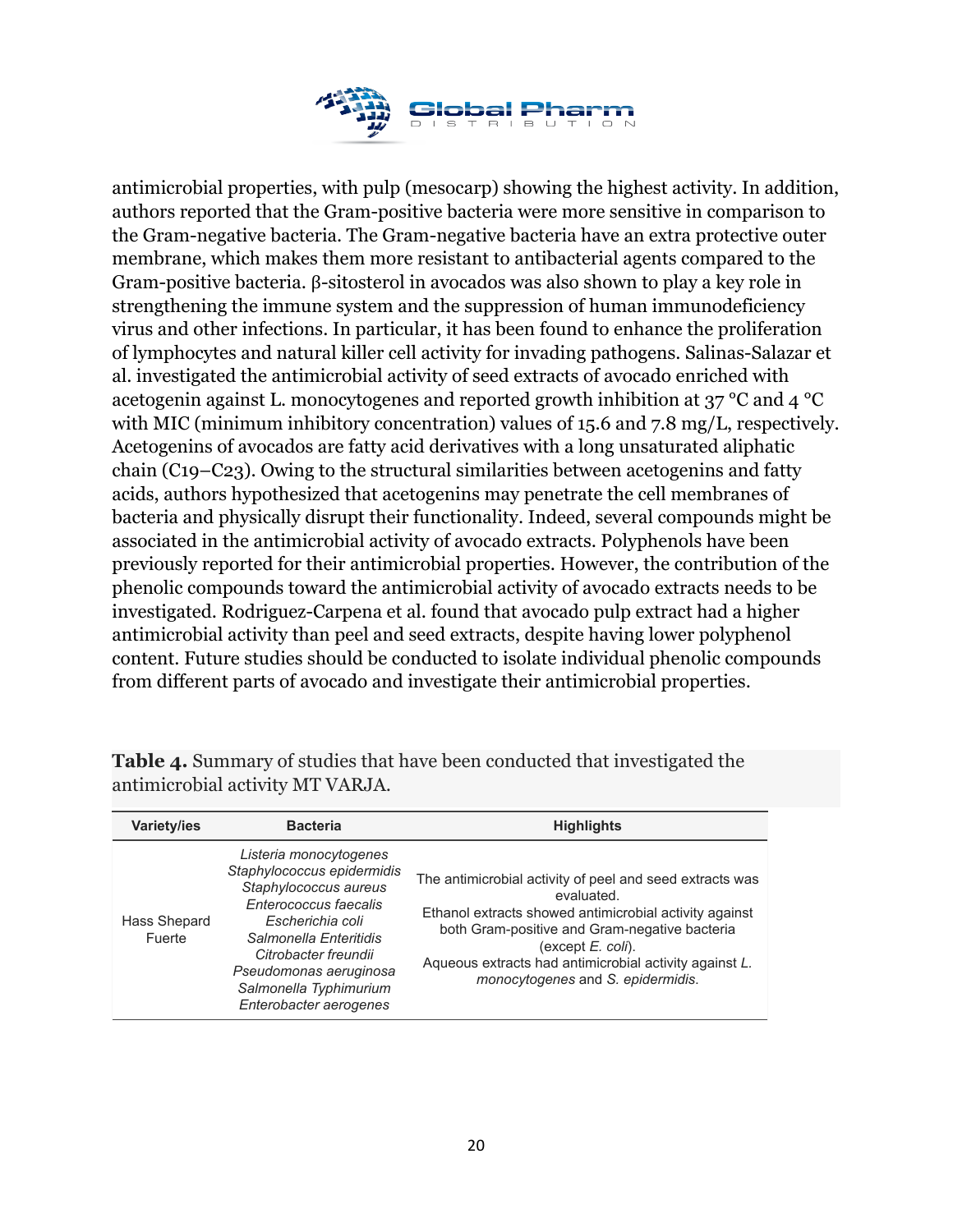

| Variety/ies           | <b>Bacteria</b>                                                                                          | <b>Highlights</b>                                                                                                                                                                                                                     |
|-----------------------|----------------------------------------------------------------------------------------------------------|---------------------------------------------------------------------------------------------------------------------------------------------------------------------------------------------------------------------------------------|
| <b>Hass</b><br>Fuerte | Bacillus cereus<br>S. aureus<br>L. monocytogenes<br>E. coli<br>Pseudomonas spp.<br>Yarrowia lipolytica   | All components have antimicrobial activities.<br>Pulp showed the highest antimicrobial activity.<br>Gram-positive bacteria were found to be more sensitive<br>than Gram-negative bacteria.                                            |
| Hass                  | L. monocytogenes                                                                                         | The antilisterial properties of an enriched acetogenin<br>extract from seed were determined.<br>Seeds had higher acetogenin content than pulp.<br>The antimicrobial effect was probably caused by<br>increased membrane permeability. |
| Lorena Hass           | S. aureus<br>E. coli                                                                                     | Extracts did not have antimicrobial activity against S.<br>aureus ATCC 29213 and E. coli ATCC 25922                                                                                                                                   |
| Hass                  | Listeria innocua<br>E. coli<br>Lactobacillus sakei<br>Weissella viridescens<br>Leuconostoc mesenteroides | Peel and seed extracts did not present antimicrobial<br>activity against any bacteria analyzed.                                                                                                                                       |

#### **Anti-Inflammatory Properties of MT VAJRA**

Several studies have investigated the anti-inflammatory properties of avocado via modulation of inflammatory responses. The aqueous extract of avocado leaves showed an anti-inflammatory effect in vivo by inhibiting carrageenan-induced rat paw oedema. Persenone A, an active constituent of avocado, reduced inducible nitric oxide synthase (iNOS) and cyclooxygenase-2 (COX-2) in murine macrophages. Similarly, (2*R*)- (12*Z*,15*Z*)-2-hydroxy-4-oxoheneicosa-12,15-dien-1-yl acetate, persenone A and B isolated from the avocado fruit, decreased the generation of nitric oxide in mouse macrophages. Avocado oil contains a high amount of oleic acid and essential fatty acids. A study by highlighted the wound-healing properties of avocado fruit oil by increasing collagen synthesis and decreasing inflammation in Wistar rats. They also reported that oleic acid was the predominant unsaturated fatty acid (47.20%) present in the fruit oil.

Inflammation in joints causes damage to the joint cartilage due to degenerative changes leading to a loss of joint function and stability. Osteoarthritis (OA) is considered a noninflammatory disease; recent studies have shown that inflammation is a leading cause for the initiation and continuation of the disease process. Non-pharmacological agents that modulate the expression of pro-inflammatory mediators are highly promising as safe and effective ways to treat OA. Avocado–soybean unsaponifiable (ASU) combination represents one of the most commonly used treatments for symptomatic OA . ASU is a combination of avocado oil and soybean oil, which has been accepted as a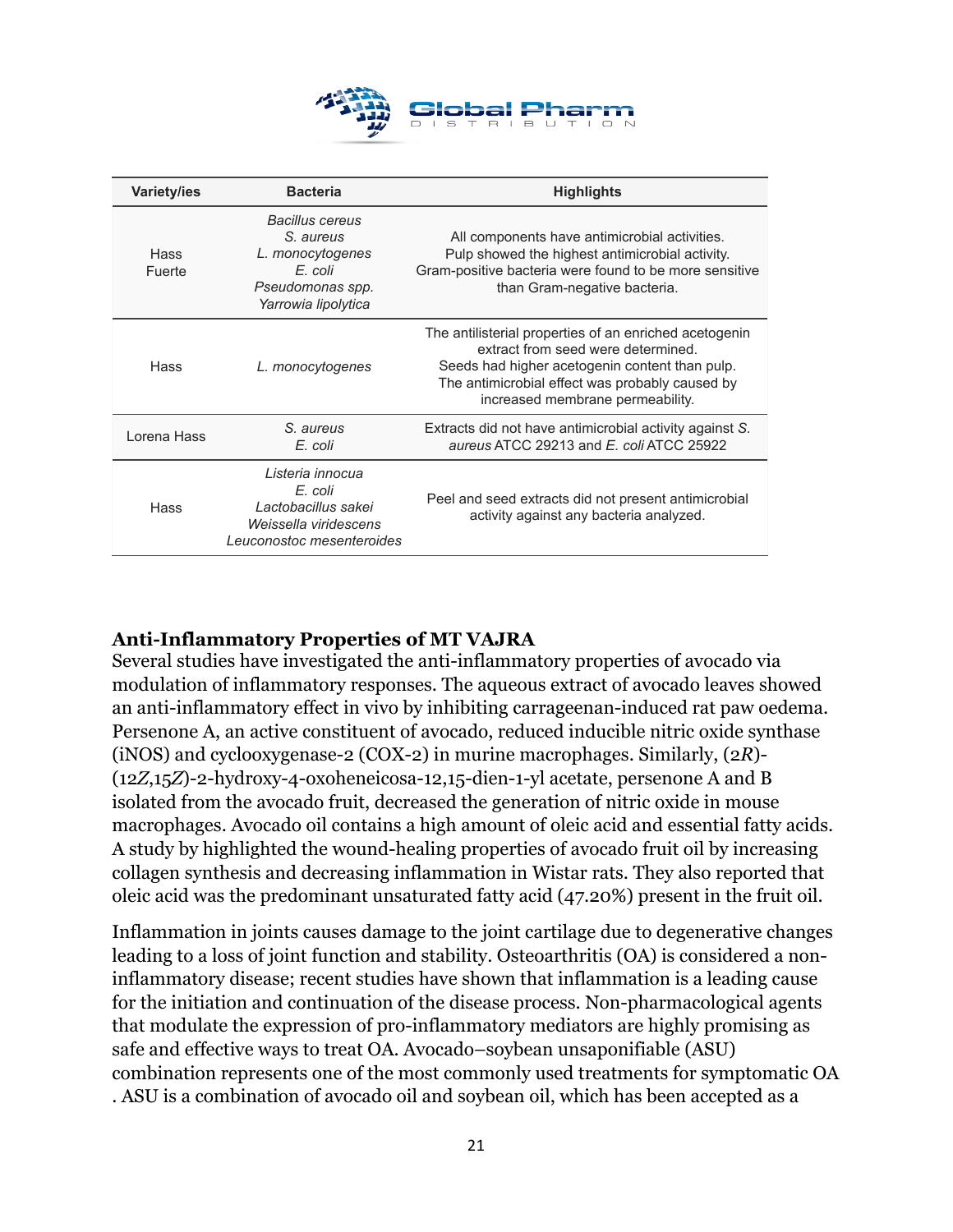

medication/food supplement in many countries. Three ratios of avocado (A) and soybean (S) unsaponifiable combinations  $(A: S = 1:2, 2:1, 2:1)$  were studied for their anti-inflammatory properties on chondrocyte cells. All the ratios showed significant inhibition compared to the individual extracts on collagenase, stromelysin, interleukin 6 (IL-6), interleukin 8 (IL-8), and prostaglandin  $E_2(PGE2)$  release. In particular, 1:2 was found to be the most effective combination that exhibited chondroprotective effects in vivo by stimulating glycosaminoglycan and hydroxyproline synthesis and inhibiting the production of hydroxyproline in the granulomatous tissue. In another study, the unsaponifiable of avocado alone indicated a significant chondroprotective effect. Several preclinical and clinical studies conducted in the last few decades have revealed the modulation of different pathways and molecular targets associated with OA pathogenesis by ASU. For instance, the anti-OA properties of ASU are mediated via the suppression of critical regulators of the inflammatory response such as iNOS/COX-2, and PGE-2, and the reduction of catabolic enzymes (matrix metalloproteinases-3 and -13) and Gabay et al. demonstrated the inactivation of the mitogen-activated protein kinases such as the extracellular signal-regulated kinase (ERK 1/2) and NF-*κ*B as the molecular mechanism of action for the anti-inflammatory effects of ASU. A recent study showed the potential bone repair properties of ASU by the modulation of molecular targets *Rankl* and *Il1β*, *RANKL*, and *TRAP* using a rat model. Sterols, the major bioactive components of ASU, have also shown anti-inflammatory activity in particular chondrocytes.

Other studies have combined ASU with bioactive compounds such as epigallocatechin gallate (EGCG), and  $\alpha$ -lipoic acid (LA). Interestingly, contrary to previous research, Heinecke et al. reported a slight inhibition of COX-2 expression and PGE<sub>2</sub> production in activated chondrocytes. However, when ASU was combined with EGCG, both mediators were more significantly inhibited than their mono treatments. Another study by Ownby et al. demonstrated that this combination inhibited the gene expression of interleukin-1 beta (IL-1β), tumor necrosis factor- α (TNF-α), IL-6, COX-2, and IL-8 in activated chondrocytes. The combination of ASU with LA showed a more significant suppression of PGE2 production in activated chondrocytes than ASU or LA.

The implementation of ASU in the treatment of other inflammatory diseases has also been explored. ASU has shown efficacy against periodontal disease by modulating the expression of transforming growth factor beta 1 (TGF-β1), TGF-β2, and bone morphogenetic protein 2 (BMP-2). Additionally, a recent study demonstrated that ASU can repair periodontal disease within seven days. These results underline the significant anti-inflammatory properties of avocado mediated via multiple signal transduction pathways and their role in the potential treatment of various inflammatory diseases.

## **Additional Health Benefits of MT VARJA**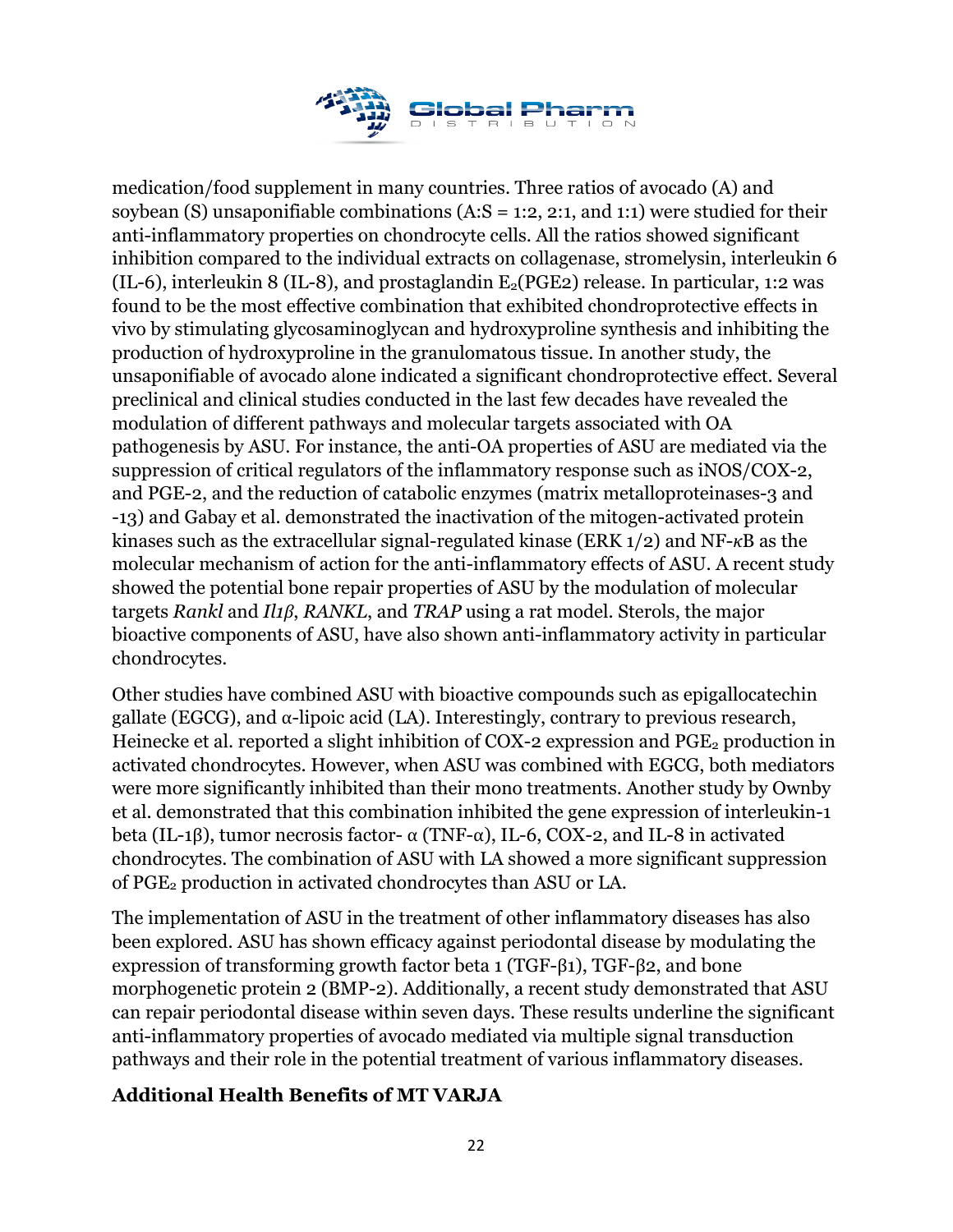

Cardiovascular Health and Diabetes

Clinical have shown a positive effect on cardiovascular health and lipid profiles with the presence of avocado in the diet. It has been observed that the intake of avocado in a balanced diet had a great impact on preventing cardiovascular diseases because of the low cholesterol levels. Grant in 1959 conducted the first avocado clinical trial where 0.5 to 1.5 avocados were incorporated in the diet of 16 male patients and showed a significant decrease or the same total serum cholesterol level with no increase in weight. Avocado phytosterols were found to inhibit cholesterol absorption and synthesis by mimicking its molecular structure, which resulted in lowered total cholesterol levels in the body.

The indigestible carbohydrates abundantly found in avocado are reported to prevent diabetes and regulate blood cholesterol. The glycemic index can be defined as a comparative ranking of carbohydrate in foods according to their effect on blood sugar levels. Despite its carbohydrate content, the glycemic index rating of avocado is quite low. In rats, various aqueous concentrations of avocado seed extract exhibited hypoglycemic and antihyperglycemic effects by significantly decreasing the blood glucose levels, highlighting its potential in the management of diabetes mellitus. Another study conducted to investigate the effect of avocado paste on rats with a hypercholesterolemic diet with high fructose showed lower levels of blood sugar and significant reduction of fat accumulation in the liver, which was attributed to the presence of bioactive compounds (polyphenols, fiber, and carotenoids). Investigation on the inhibitory effects of phenolic extract from the avocado pulp, leaves, and seed on various type 2 diabetes enzymes (α-amylase and α-glucosidase) was also performed. The peel extract exhibited the highest inhibition against α-amylase and α-glucosidase, while the leaf extract significantly inhibited the  $\alpha$ -glucosidase.

#### **Anti-Viral Properties of MT VAJRA**

Mettitech and Global Pharm's R&D first discovered the link between fatty acids in avocadoes and their effect on viral capsid over two years ago. Subsequently, these enterprises patented their discovery **(US patent no. US 10,888,105 B2),** leading to the commercialization of **MT VAJRA**

Given COVID19's type of aerial transmissibility, COVID19 is significantly contagious. Moreover, the Centers for Disease Control's (CDC) COVID19 guidelines indicate that respiratory droplet remains suspended in the air and can travel up to six feet. Additionally, the virus itself can survive on clothing and surfaces for up to 48 hours.

Fortunately, **MT VAJRA** helps combat the SARS-COV2's capsid content utilizing its avocado-based therapy. The treatment aims to inhibit the viral capsid, thereby reducing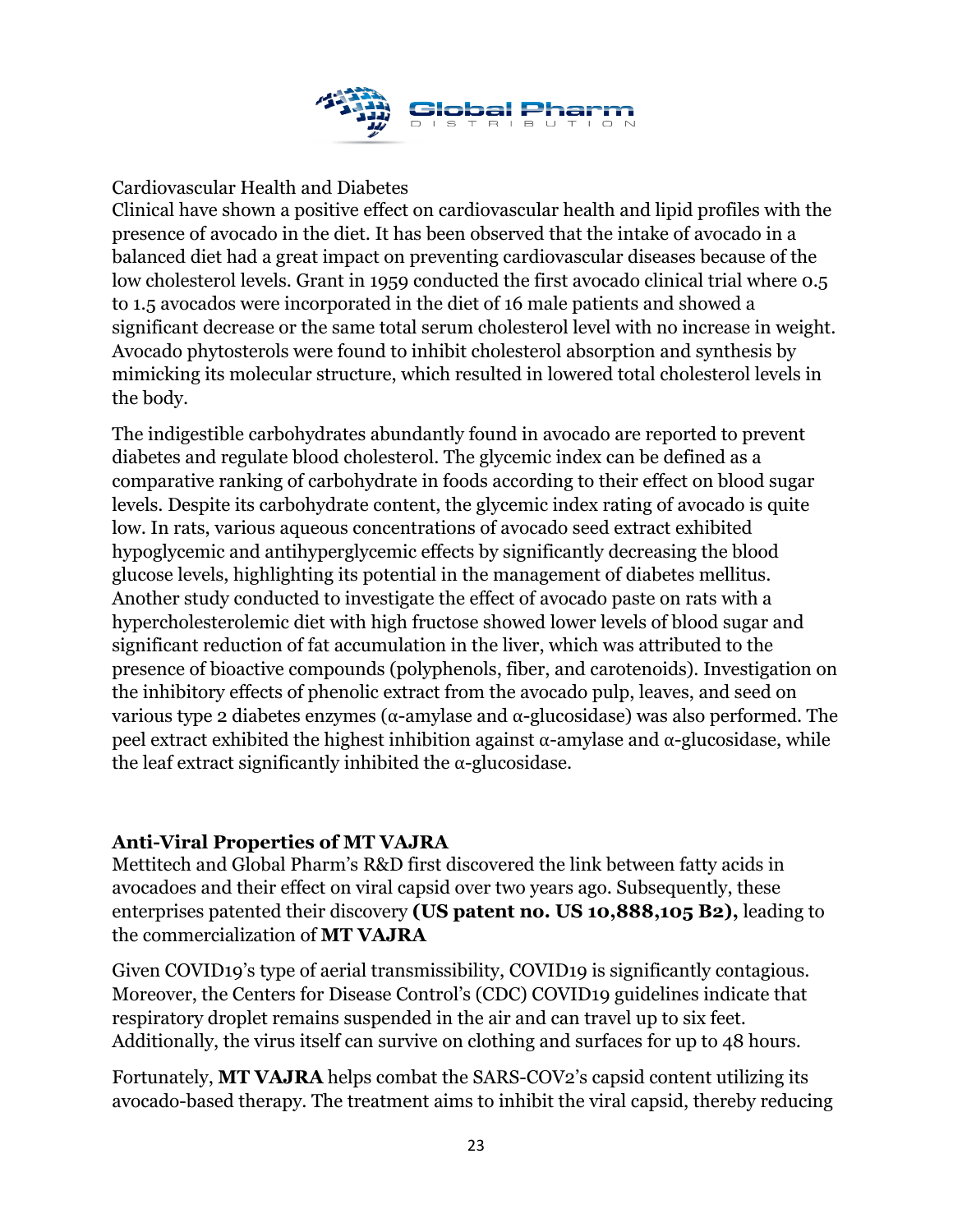

the likelihood of infection and severe illness. MT VAJRA are 100% organic and can be a natural alternative to various types of viral treatments.

Specifically, **MT VAJRA** consists of enzymes (cellulase, amylase, protease, lipase, pectinase, xylase, beta-gluconae, mannase, phytase), mineral salts, organic acids, molasses, and water. This composition makes **MT VAJRA** completely devoid of artificial chemical components.

# *Conclusion:*

Several preclinical studies performed in the last few decades lay emphasis on the unique nutritional and phytochemical composition of avocado and their potential in the treatment and prevention of different diseases. The cumulative effects of avocado components in the prevention and treatment of oxidative stress and age-related degenerative diseases are also indicated in a few studies. However, more comprehensive in vitro, in vivo, and clinical investigations are fundamental to significantly expand the understanding of the molecular mechanisms of action of its phytochemicals for developing subsequent therapeutic and nutritional interventions against cancer, diabetes, inflammatory, microbial, and cardiovascular diseases.

Utilizing the link between organic extract fatty acids and their effects on viral capsids, **MT VAJRA's** extract can reduce the spread of infection and become an effective nutraceutical means to combat current and future pathogens. Thus far, **MT VAJRA** has been successful in over 22 countries. Hopefully, more countries will authorize **MT VAJRA's** distribution. Given preliminary results on its effectiveness, there is a great chance that this product will soon become available in various countries around the world.

# *Funding*

This research received no external funding.

# *Conflicts of Interest*

As a medical research institute, the Metti Global Pharm R&D receives research grants and donations from foundations, universities, government agencies, individuals, and industry. Sponsors and donors also provide untied funding for work to advance the vision and mission of the institute. The authors declare no conflict of interest.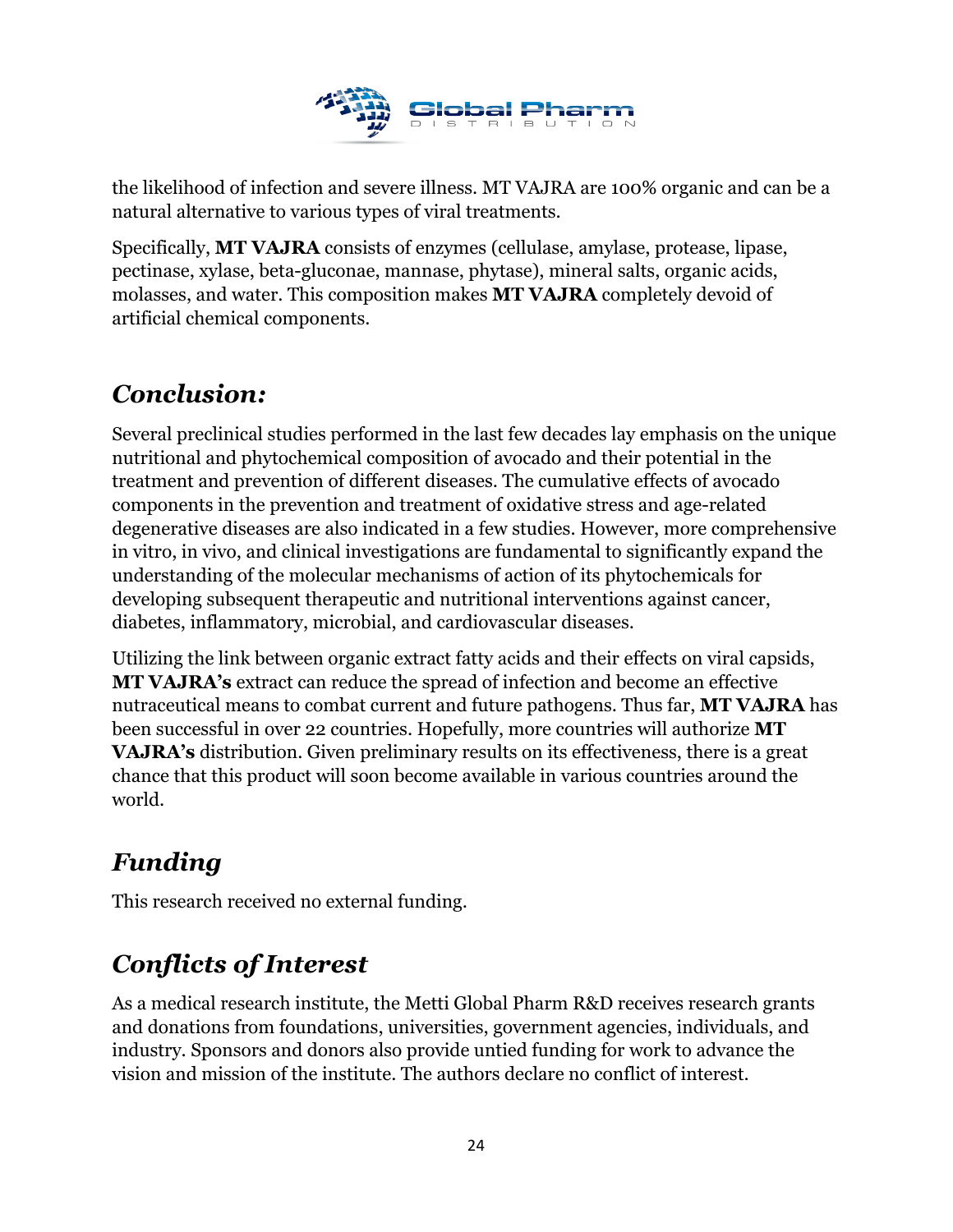

#### *References:*

- Almendral JM.Subcell Biochem. 2013;68:307-28. doi: 10.1007/978-94-007-6552-8\_10.PMID: 23737056 Review.
- Assembly, stability, and dynamics of virus capsids, Mauricio G Mateu. Arch Biochem Biophys 2013 Mar;531(1-2):65-79.
- Dokland T, McKenna R, Ilag LL, Bowman BR, Incardona NL, Fane BA, Rossmann MG.Nature. 1997 Sep 18;389(6648):308-13. doi: 10.1038/38537.PMID: 9305849
- Hendrix RW, Johnson JE.Adv Exp Med Biol. 2012;726:351-63. doi: 10.1007/978-1-4614-0980-9\_15.PMID: 22297521 Review.
- McPherson A.Bioessays. 2005 Apr;27(4):447-58. doi: 10.1002/bies.20196.PMID: 15770675
- Newcomb WW, Homa FL, Thomsen DR, Booy FP, Trus BL, Steven AC, Spencer JV, Brown JC.J Mol Biol. 1996 Nov 1;263(3):432-46. doi: 10.1006/ jmbi.1996.0587.PMID: 8918599
- Huang C, Wang Y, Li X, et al. Clinical features of patients infected with 2019 novel coronavirus in Wuhan, China. Lan- cet 2020;395:497-506.
- Zhou P, Yang X-L, Wang X-G, et al. A pneumonia outbreak associated with a new coronavirus of probable bat origin. Nature 2020;579:270-3.
- Zhu N, Zhang D, Wang W, et al. A novel coronavirus from patients with pneumonia in China, 2019. N Engl J Med 2020;382:727-33.
- Drosten C, Günther S, Preiser W, et al. Identification of a novel coronavirus in patients with severe acute respiratory syn- drome. N Engl J Med 2003;348:1967-76. 5. Ksiazek TG, Erdman D, Goldsmith CS, et al. A novel coronavirus associated with severe acute respiratory syndrome. N Engl J Med 2003;348:1953-66.
- Zaki AM, van Boheemen S, Bestebroer TM, Osterhaus ADME, Fouchier RAM. Isolation of a novel coronavirus from a man with pneumonia in Saudi Arabia. N Engl J Med 2012;367:1814-20.
- Shu Y, McCauley J. GISAID: Global Initiative on Sharing All Influenza Data from vision to reality. Euro Surveill 2017;22(13).
- Coronavirus disease (COVID-19) pan- demic. Geneva: World Health Organization (<https://www.who.int/emergencies/> diseases/novel-coronavirus-2019).